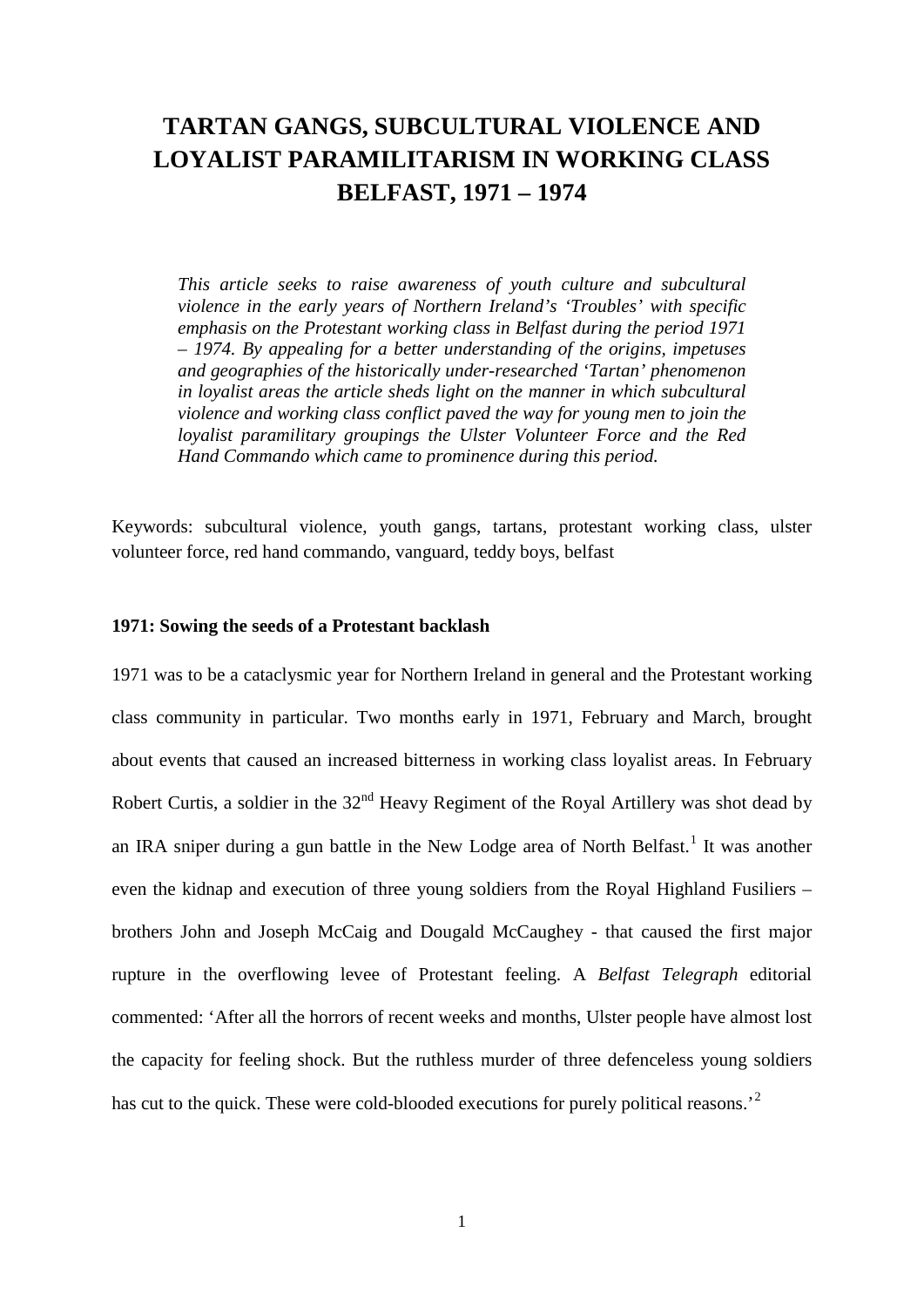The killings led to a march by Belfast's shipyard workers on Friday March 12 that was designed to highlight the desire for the re-introduction of internment for IRA members. Further evidence of the intense feeling within Protestant areas is highlighted by a further quote from the *Belfast Telegraph*'s coverage of various rallies that took place in Belfast on the day of the soldiers' funerals in Scotland: 'The Belfast marchers walked in silent lines, many weeping openly. They came from the Shankill, Crumlin Road, Oldpark, Donegall Road and York Street areas…They were joined by hundreds of workers from the city's big industrial firms. They cheered when the Rev. Ian Paisley walked forward through the crowds of weeping men and women to lead the wreath-laying.'[3](#page-28-0) Leading the workers, according to Boulton was 'King' Billy Hull, described as the 'unofficial mayor of the Shankill' and convenor of engineering union shop stewards in the engine shop at Harland and Wolff. Hull had been a former member of the Northern Ireland Labour Party but by 1969 had formed the Workers Committee for the Defence of the Constitution.<sup>[4](#page-28-1)</sup> News-sheets which were sympathetic to militant republicanism printed black propaganda in the months following the killings of the three soldiers in an attempt to agitate an already sensitive atmosphere in Belfast. Some went so far as to blame the UVF for the assassinations. Writing for the Dublin publication *Hibernia* Proinsias Mac Aonghusa stated,

Scotland Yard detectives have reported to the British Government that the Ulster Volunteer Force ordered and carried out the killing of the three Scottish soldiers. In fact, the three men who actually did the killing are former members of the Ulster Special Constabulary and their names are known to an increasing number of people. They were helped by two ladies who, apparently, lured the soldiers to their death. The fact that no arrests have taken place is not without interest  $5$ 

Such misinformation was designed to breed uncertainty within the Protestant community generally and was more specifically aimed at discrediting the UVF which at the time was in a state of flux. Although the years 1969 and 1970 bore witness to loyalist violence there was a feeling within Belfast's Protestant working class that the UVF had all but disappeared with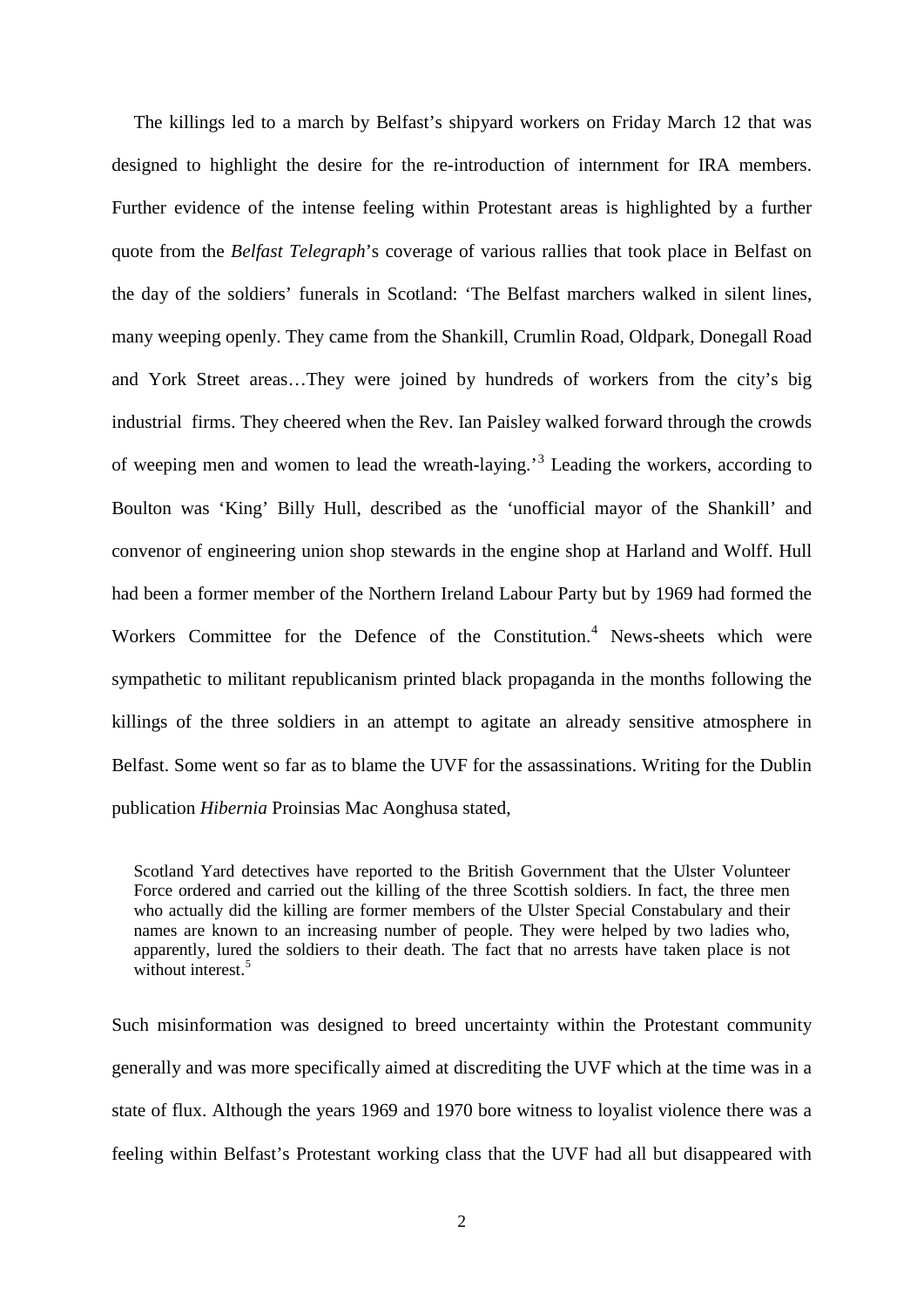the arrest of Gusty Spence, Hugh McClean, Robert Williamson, William Millar and George McCullough for their roles in the killing of Catholic barman Peter Ward on Sunday June 26 1966. The shooting, which occurred outside the Malvern Arms in the 'Hammer' district of the Shankill Road, appeared to be part of a mendacious plot to undermine the credibility of Prime Minister Terence O'Neill's Stormont leadership.<sup>[6](#page-28-3)</sup> O'Neill's ecumenism and modern approach to industry had alienated extreme elements within Northern Ireland's Protestant community and the events of 1966 appeared to be a self-fulfilling prophecy of tragic proportions on the part of those opposed to 'go-ahead' Ulster.<sup>[7](#page-28-4)</sup> In 1969 a UVF member, Thomas McDowell, died at the hands of a bomb he was attempting to plant in a power station at Ballyshannon, Co. Donegal. At the end of June 1970 armed loyalists returned fire on the Provisional IRA in Belfast's Short Strand area in what became known as the 'Battle of St. Matthews'.[8](#page-28-5) The sense of frustration that was demonstrated in the early months of 1971 increased in working class Protestant areas in the period prior to the summer. Indeed, a month after the Protestant workers march, three hundred Protestant women – with arms linked and Union Jacks flying – marched up the Newtownards Road in East Belfast chanting 'UVF! UVF! UVF!', along streets which were daubed with anti-Catholic slogans, smashed paving stones and shattered glass; the result of two days of fierce rioting which had occurred in the area after IRA gunmen had opened fire on a crowd of people returning from an Orange parade.<sup>[9](#page-28-6)</sup>

Not all frustrations felt among the Protestant working class in 1971 were vented toward the Catholic community and the security forces. Some intracommunal frictions were symbolic of the general sense of decline which was being experienced in communities. The Shankill area, once described by Gusty Spence as the 'heart of the Empire'<sup>[10](#page-28-7)</sup>, was at a particularly low ebb due to badly-planned urban redevelopment which had torn apart community and kinship networks in the Lower Shankill.<sup>[11](#page-28-8)</sup> At the end of April, the *News*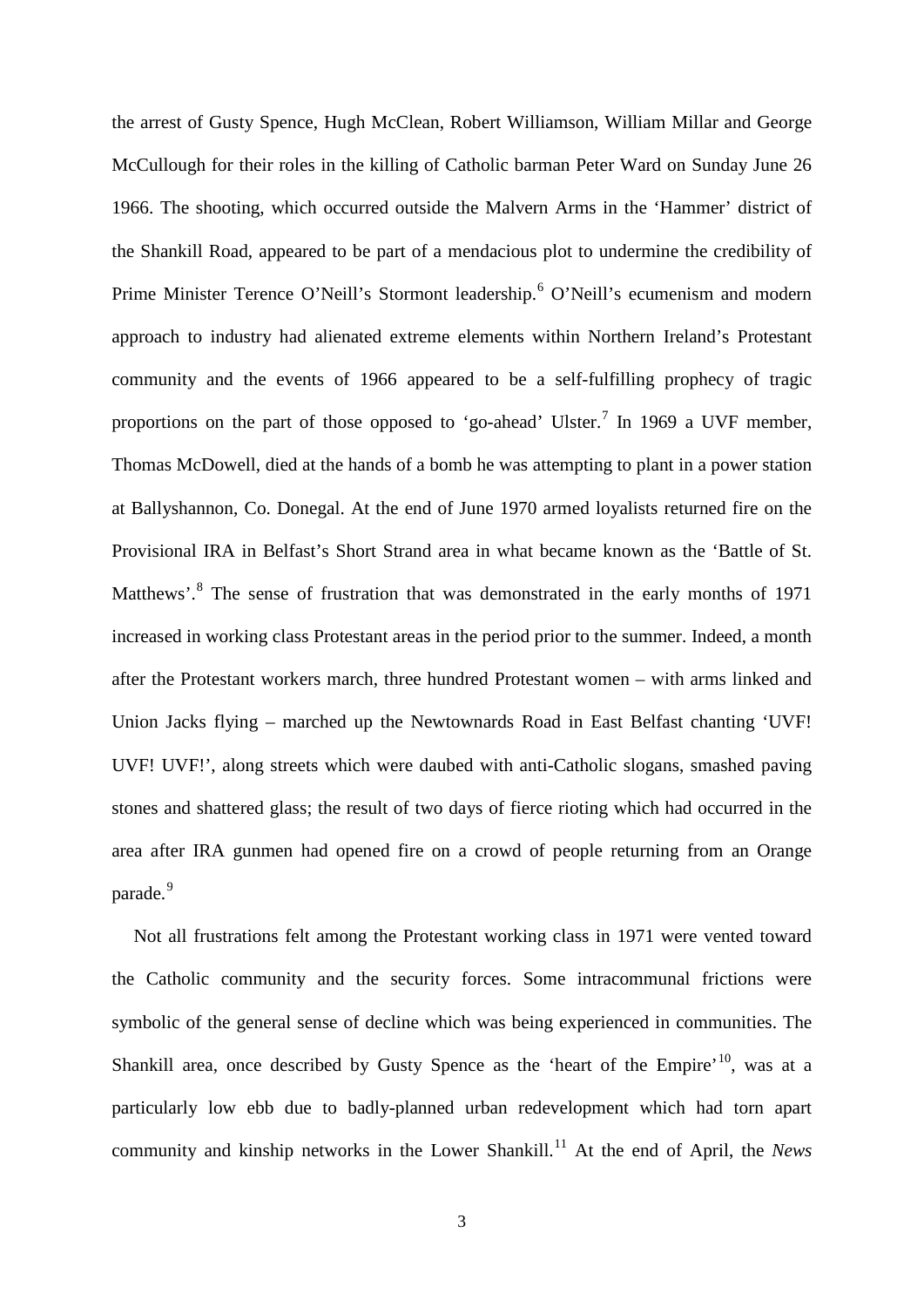*Letter* reported that 'Shankill gang war is new threat to Belfast peace', stating that a group of traders in the area had come together to complain to police about the lawlessness which was becoming rife, particularly after dark. The traders had threatened to withhold their rates in protest at police inaction on the matter. While the police admitted that the gangs – the 'rats' and the 'tartan' – existed, they reiterated that no formal complaint had been made against them nor had they broken any laws. The *News Letter* further reported that the two gangs used derelict houses in Malvern Street in the Lower Shankill as headquarters.<sup>[12](#page-28-9)</sup> An angry resident stated that the gangs were young hooligans who fought pitched battles amongst themselves:

Last week I saw members of the two gangs fighting in a vicious and cruel manner. They used belts and knuckle-dusters and I saw one young boy knocked to the ground and about three other youths started kicking him in the face. Just then a couple of men arrived on the scene and went to the boy's aid. When they asked him who was responsible he refused to answer. From what I can gather they have a code of silence and you must not squeal.<sup>[13](#page-28-10)</sup>

The gangs did direct their attentions toward the Catholic community during 1971 and during that year newspapers often carried small stories about young Catholics, particularly in North Belfast, who had been apprehended by gangs of young loyalists. Often these altercations had a sinister edge best illustrated by a case in May on the Duncairn Gardens in North Belfast. A gang of loyalist youths apprehended two Catholic schoolboys making their way to St. Patrick's secondary school and carved the letters 'UVF' on their arms.<sup>[14](#page-28-11)</sup> The victims of the attack described being held on a bus by five 'Blue Boys' wearing denim as it approached the school. Three stops further along they were forced off and brought to the Cave Hill overlooking the city where they had 'UVF' carved into their arms with broken glass and pins.[15](#page-28-12) Such 'low-level' attacks were becoming commonplace in a city which was being further redrawn along sectarian lines due to intimidation and population movements. The most interesting aspect of this particular episode was the description of denim outfits being worn by the pupils' assailants, as well as the incising of 'UVF' onto the skin by the attackers. The consternation caused by these as yet undefinable 'Blue Boys' was such that in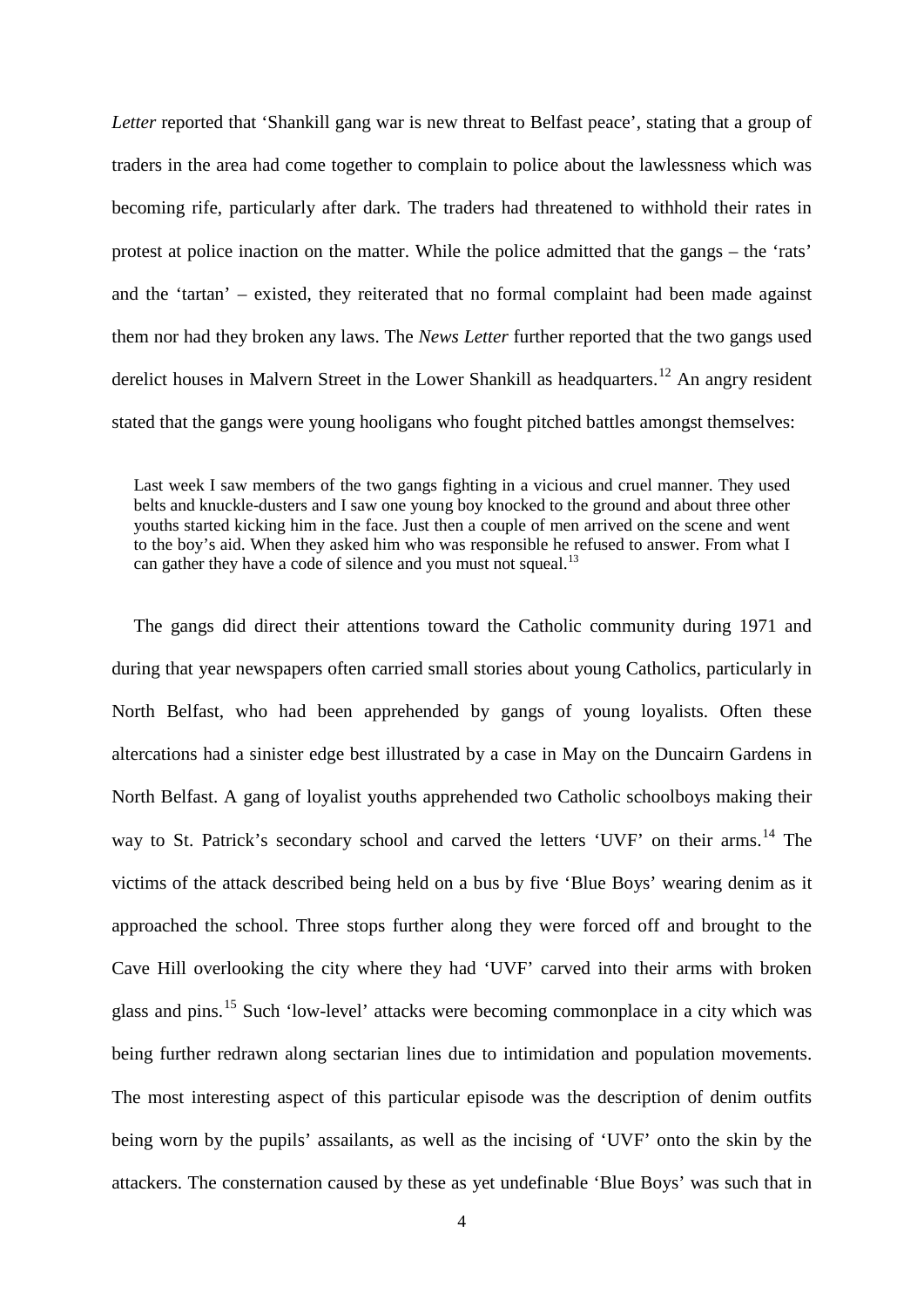a parliamentary debate in July 1971 the MP for East Tyrone Austin Currie asked the following of the Minister of Home Affairs, John Taylor:

…whether any investigation has been made into the aims and organisation of groups of young men dressed in blue denims who have been observed at Orange demonstrations attempting to behave as if they were members of a quasi-military organisation; and whether any action is contemplated under the Civil Authorities (Special Powers) Acts (No. 2) Regulations 1971.<sup>[16](#page-28-13)</sup>

In response Taylor stated:

Within the past few weeks a number of parades have taken place in Belfast. These parades have on occasion attracted onlookers and unofficial participants and amongst these have been a number of youths wearing a variety of blue denim clothing. In many cases these hangers-on are ill-disciplined and their presence has been condemned by responsible Orange leaders. It is not believed, however, that they have been attempting to behave as if they were members of a quasi-military organisation and it is not considered necessary to take any action under the Civil Authorities (Special Powers) Acts (No. 2) Regulations  $1971$ <sup>[17](#page-28-14)</sup>

Currie, evidently vexed by the vagueness of Taylor's response further challenged the Minister, asking him what the difference was between the republican marchers in tunics and black berets and the banks of blue denim-clad young men who had been behaving roughly while marshalling recent Orange marches. Johnny McQuade, MP for Woodvale, somewhat disingenuously stated that the difference was that '…hurley sticks are carried by those in the uniform with the black beret. Scores of people wear blue denims even at work, never mind parades. The question is both stupid and silly.<sup>[18](#page-28-15)</sup> Unionists in the house were keen to deny that there was anything sinister in the activities of the young men described by Currie, with Rev. Ian Paisley who had won the Bannside by-election the year previously,  $19$  supporting his future party colleague McQuade by stating:

Would the Minister not agree that this question is simply a red herring drawn in by the hon. Member for East Tyrone (Mr. Currie), that there is no such organisation and that many people wear this type of dress? This is to call the attention of the people away from terrorist Republicans and to try to insinuate that these young men are out for subversive activities.<sup>[20](#page-28-17)</sup>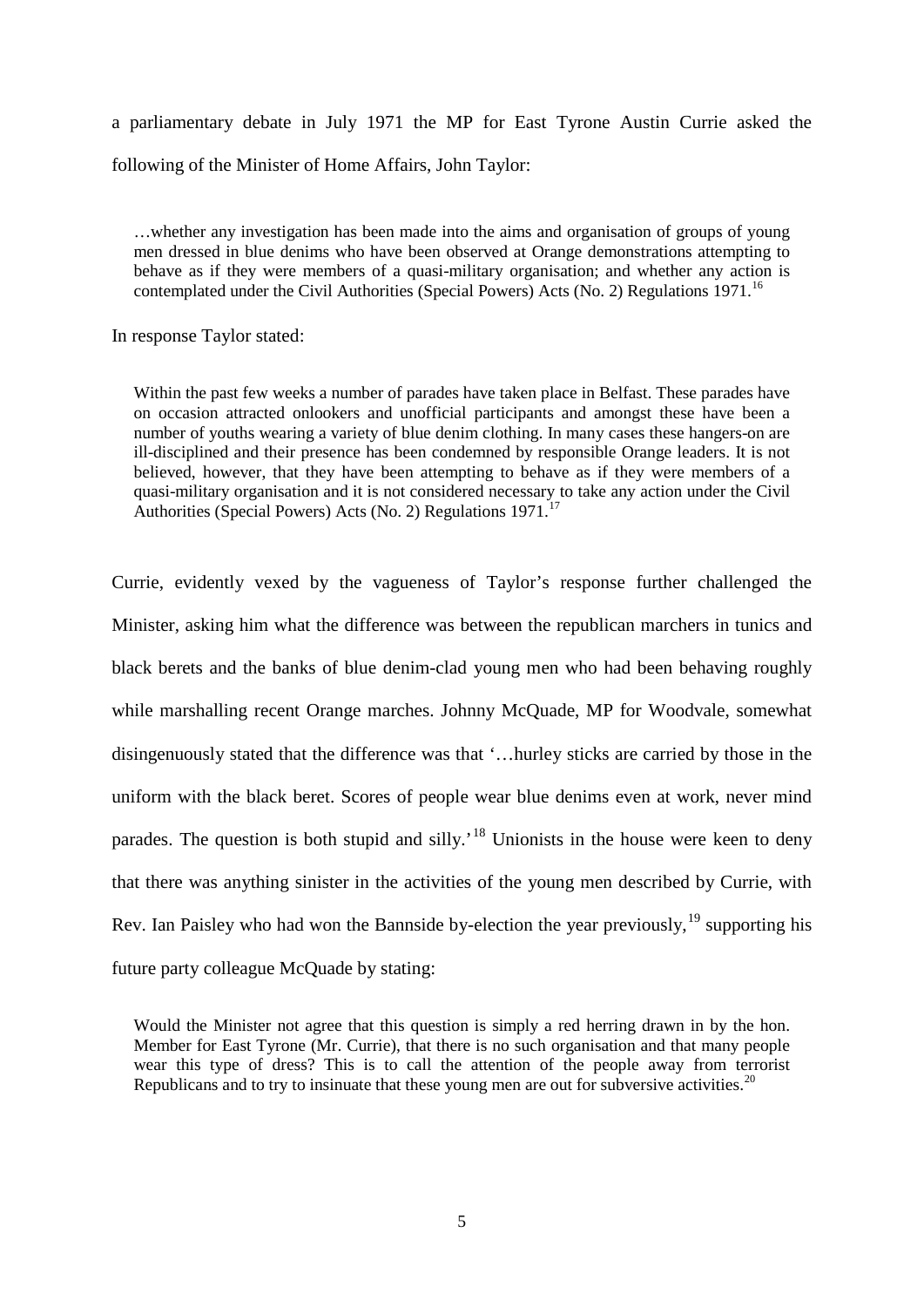Paisley may have been adamant that the 'Blue Boys' were not indulging in subversive activities or seeking out violent confrontations with Catholics, and there is a sense that in light of the St. Matthews confrontations of June 1970 and the attacks on Orange marches in East Belfast in the spring of 1971 the young men involved felt that they were providing protection to marchers passing through interfaces; however the concerns of Currie regarding the perception of a 'quasi-military' organisation would prove to be dismally prescient of more malevolent developments among elements of Belfast's Protestant working class youth in the early 1970s.

The need to investigate the effect of the upheaval of these early years of the conflict on the young people in the city was imperative, and in January 1970 the Orangefield Boys' School head teacher John Malone was seconded from his position to investigate the contribution that schools might make to improve community relations. Much of his research was carried out in the crucial years 1971-72 and the report which followed was entitled 'Schools Project in Community Relations'. Many of the observations made by Malone reflected the gradual decline in morale of Northern Irish society in general and among young people in particular. Malone pointed out that the most general and widespread effect of the Troubles had been the 'growth and strengthening of peer sub-cultures within society and within the schools', further noting that the young people involved '…have gained greatly both from the implicit support or recognition coming from adults in the local community and from the more general erosion of conventions which said that authority is to be respected, physical violence abhorred, and all human life viewed as sacred.<sup>[21](#page-28-18)</sup>

The UVF was largely inactive during 1971, hamstrung as it was by the incarceration of Gusty Spence. Although Korean War veteran Samuel 'Bo' McClelland was Chief of Staff between Spence's imprisonment and his own eventual internment in 1973 there was little in the way of a proper organisation during this time. The UVF had at this stage infiltrated Tara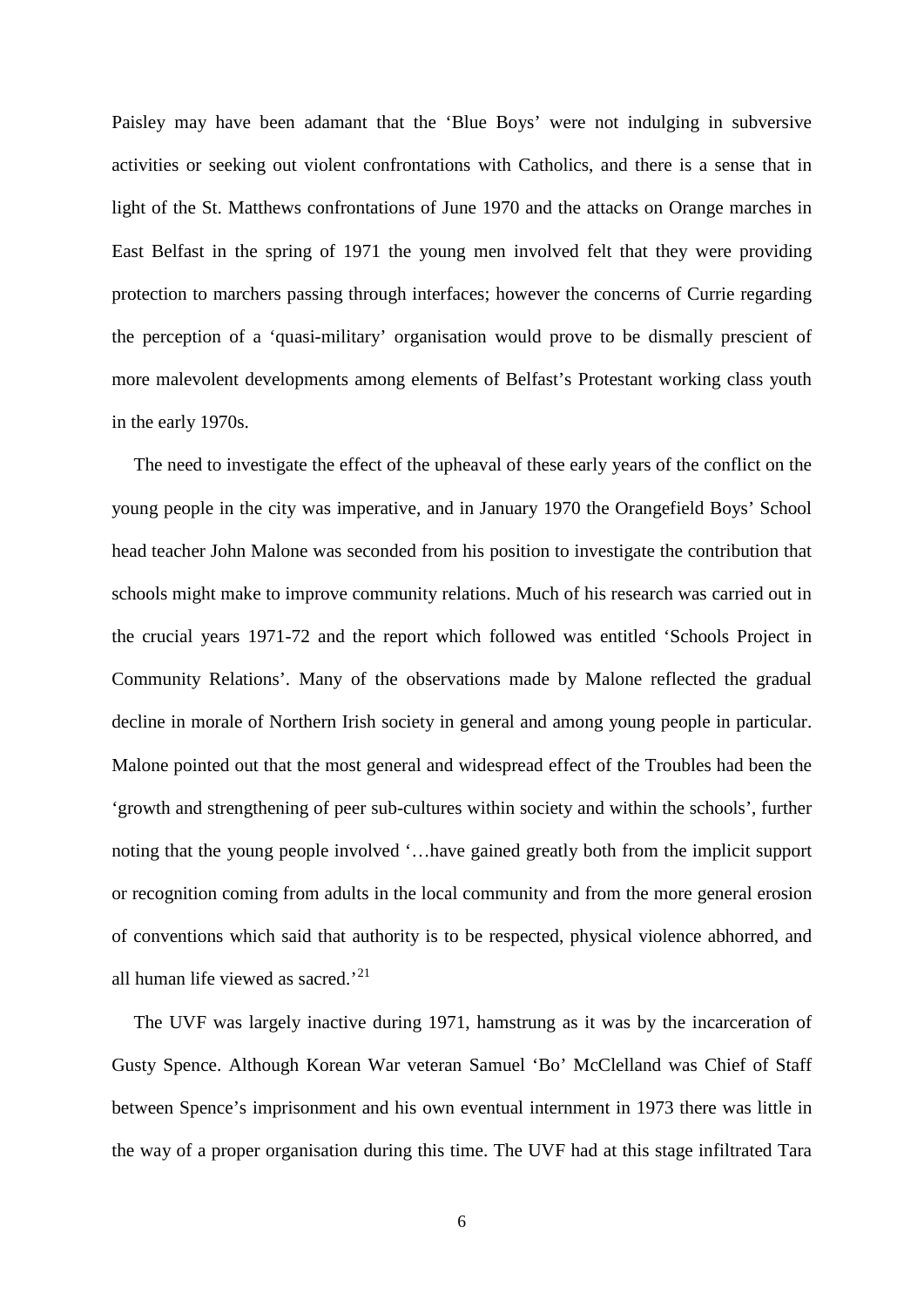which was a shadowy and voraciously anti-Communist ginger group led by William McGrath. McGrath would eventually be charged and imprisoned for sexual offences as part of the Kincora Boys' Home scandal of the early  $1980s^{22}$  $1980s^{22}$  $1980s^{22}$  and it is clear that the UVF was using Tara in the early 1970s in order to train members, gather intelligence and gain access to any available weaponry. To young loyalists who were unaware of these secret machinations there was a sense that the UVF had all but disappeared. As the levels of PIRA violence rose in 1970-71 so did the anger and frustration among young working class Protestant males in particular. A young Billy Hutchinson remembers telling men on the Shankill who approached him in 1972 that the UVF to him and other young men was 'just writing on the wall.<sup>[23](#page-28-20)</sup> The young men in denim would, for the time being, be the most visible and pro-active defenders of the Protestant working class communities of Greater Belfast.

### **The Tartans: cultural expressions, fashion and fighting**

By late 1971 it was becoming increasingly apparent that the gangs of young men who had been debated in the press and the Stormont Parliament in the spring and summer of that year had begun to grow exponentially in many loyalist areas of Belfast. The denim uniform which was so eye-catching to people such as Currie was now widely complimented by tartan scarves, with different Scottish clan patterns denoting the geographical areas from which the gangs emerged.

There has never been universal agreement on how the Tartans adopted the Scottish imagery, but it would be reasonable to assume that there was an amalgamation of reasons. In an article for *The Times* in May 1972 Robert Fisk stated that the gangs had originated on the Shankill ten years previously when a group of youths adopted the tartan motif as a symbol of their Scottish Protestant ancestry.<sup>[24](#page-28-21)</sup> Although the 'tartan' gangs did start on the Shankill it is highly unlikely that the gangs would have existed in that form – denims, Tartan scarves – in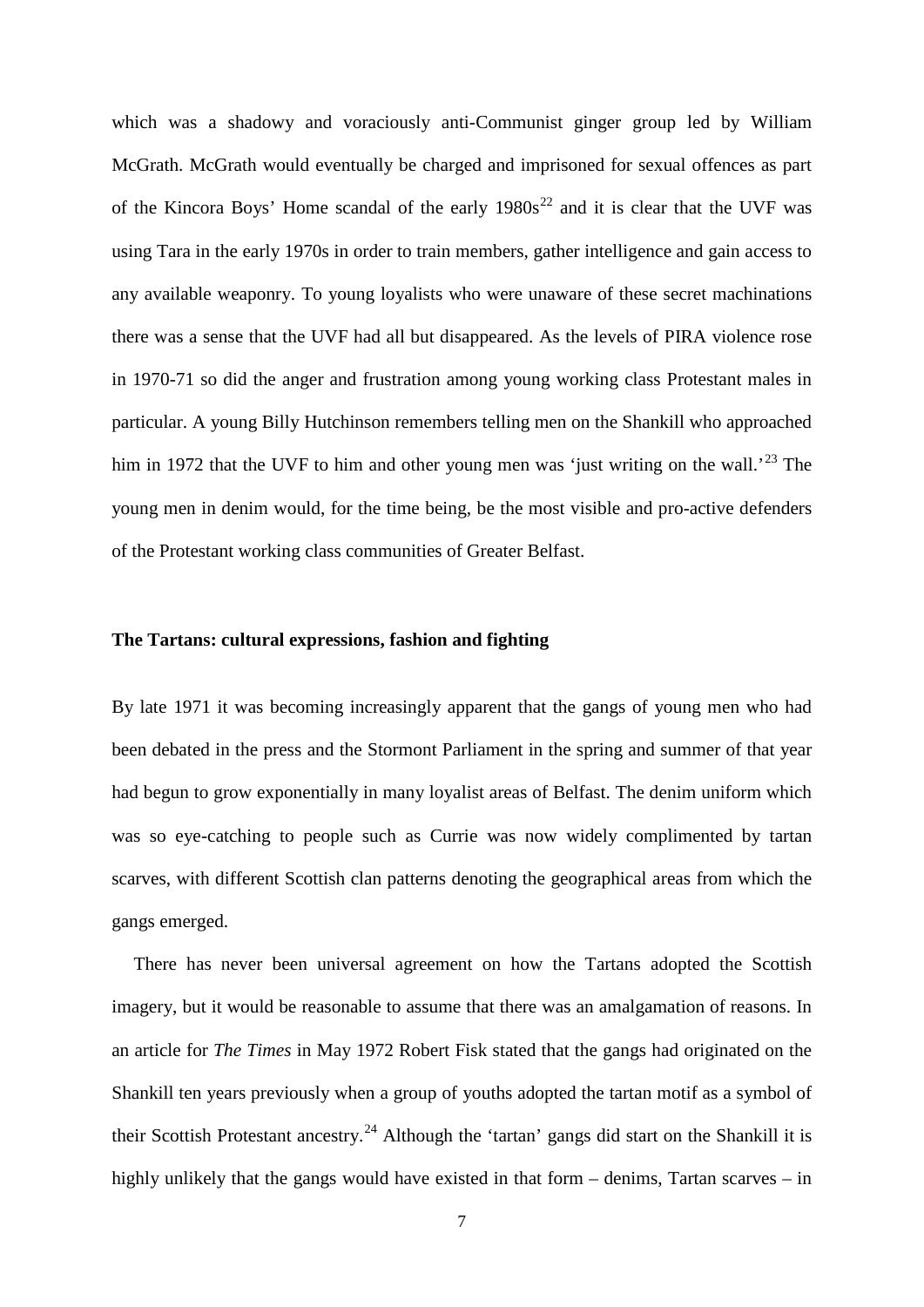the early 1960s. At this stage the Belfast 'hardman' would still have worn a fairly traditional modest suit and for younger men the Teddy Boy heyday was still in full swing, although approaching its decline.

The late 1950s had witnessed a massive clampdown on the 'Teds' by the authorities on Belfast with one example from 1958 proving particularly illuminating of the power of subcultural violence in Belfast's post-war working class. In September 1958 two Catholic youths were approached by a gang of 'Teds' on the Crumlin Road, between the Shankill and Ardoyne districts. The Teds, in this case most of whom were from the Shankill area, gave the two youths a severe beating having inquired whether they were Catholics or Protestants. During the melee that followed a B-Special had to disperse the crowd by firing three shots from his revolver into the air. In the event the nine youths were charged at Belfast Summons Court with disorderly behaviour and assault, while twenty-one other Teds were convicted of various other charges which occurred in the city and fined, bound over or sent to prison or training school. $^{25}$  $^{25}$  $^{25}$ 

Comments made at the trial by the Resident Magistrate J.H. Campbell were to prove prescient of the future Tartan problem when perceptions very quickly changed, and their youthful exuberance began to be viewed as something much more mendacious. Campbell said of the Teddy Boy problem:

A few years ago Teddyboyism was a social joke; they were regarded as stupid and harmless yahoos who could only find self-expression in wearing drainpipe trousers and a bootlace for a tie. This has all changed. I have come to the conclusion that Teddyboyism is a dangerous cult, backed up by studded belts, bicycle chains and the knife. It is time these gregarious cowards learned that they have had their day.<sup>[26](#page-28-23)</sup>

The Teddy Boy gangs, particularly those from Protestant working class areas, would have been reflective of similar gangs in the UK. Many of the Teds from the Shankill who were involved in the case above were most likely supporters of Rangers as is the norm in loyalist areas of Belfast. At this time Rangers fans would have viewed themselves as the backbone of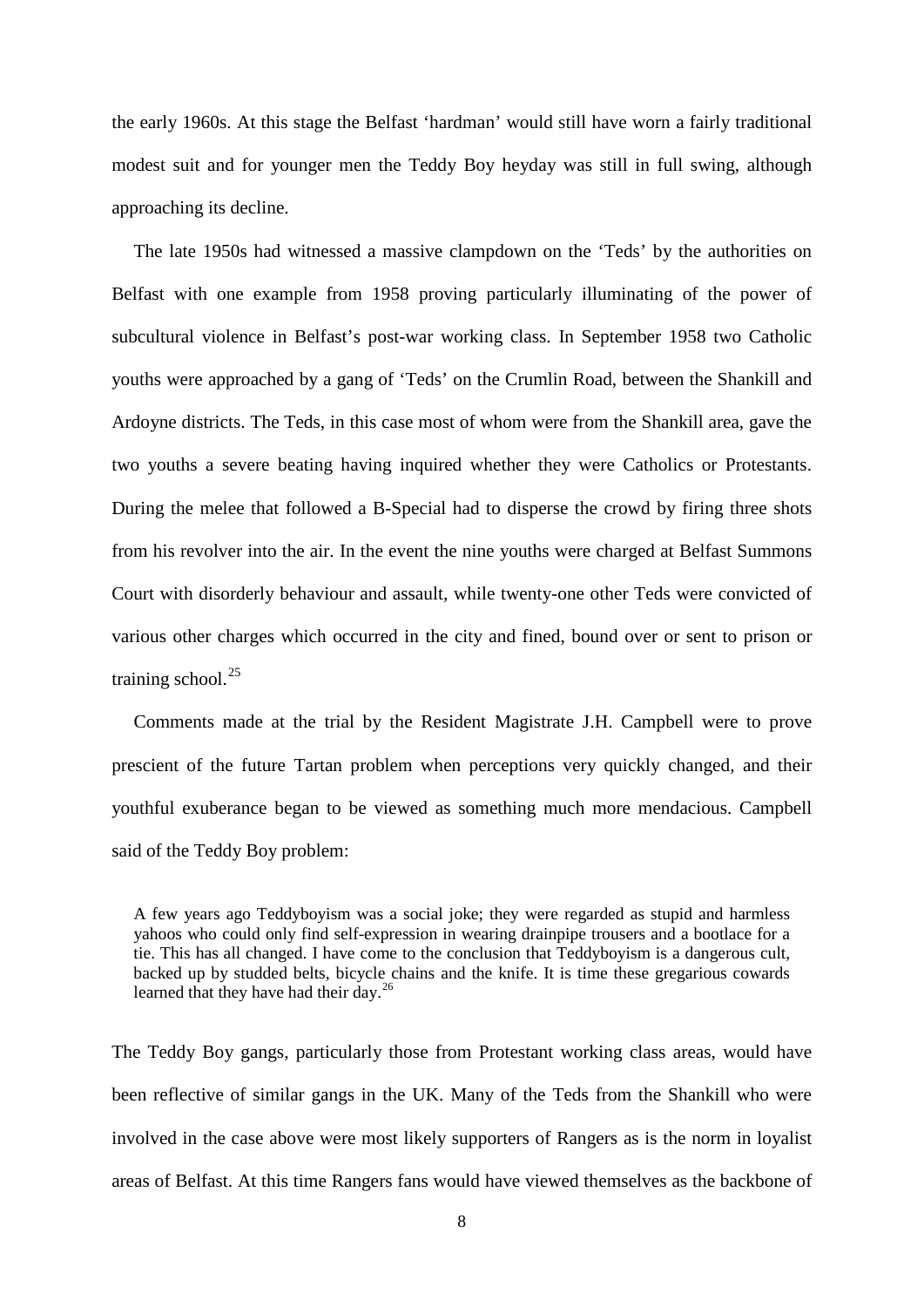support for the Scottish national team, and the Lion Rampant was keenly waved alongside the Union Jack at matches by Rangers fans in the  $1950s-60s$ .<sup>[27](#page-28-24)</sup> This undoubtedly trickled down to supporters in Belfast who travelled to matches regularly and would have reinforced the Scottish ancestral links that Fisk mentioned. In this respect the 'Tartan' influence would have been strong in youth gangs in the 1950s-60s through football scarves and flags and a proud sense of Ulster-Scottishness would have been embraced before the Ulster flag became the dominant symbol of loyalism in the early 1970s.

Despite the gangs having existed prior to March 1971 in certain pockets of Belfast it has their proliferation gained momentum over the spring and summer of 1971 after the murder of the three Royal Highland Fusiliers mentioned previously. Along with the Rangers link this was another powerful evocation of the Ulster Protestant link with Scotland. For many in Scotland the murder of the three young soldiers was an early indicator of the brutal reality of the Northern Ireland conflict; the episode highlighting the vastly different nature of the religious divide in the West of Scotland and Northern Ireland.

By the end of 1971'Tartan gangs' were an important and visually powerful feature of daily life in Belfast. Robert Niblock, a former Red Hand Commando life prisoner and member of the East Belfast Woodstock Tartan, describes how the gangs evolved organically in reaction to the upheaval in society at the time. As a fifteen year old in 1970 Niblock was in a street gang in East Belfast's Willowfield area. The gang was called 'Young Hatans', but their identity would change in tandem with the increasingly violence security situation in Northern Ireland in 1971-72. While the Protestant Teds of late 1950s Belfast had the relative abstract of an IRA Border Campaign to trouble their minds the gangs which became the Tartans in Belfast during the early 1970s often found themselves at the 'coal-face' of the emerging conflict. Niblock describes how the changing atmosphere affected the structure and image of the street gang he was in at the time: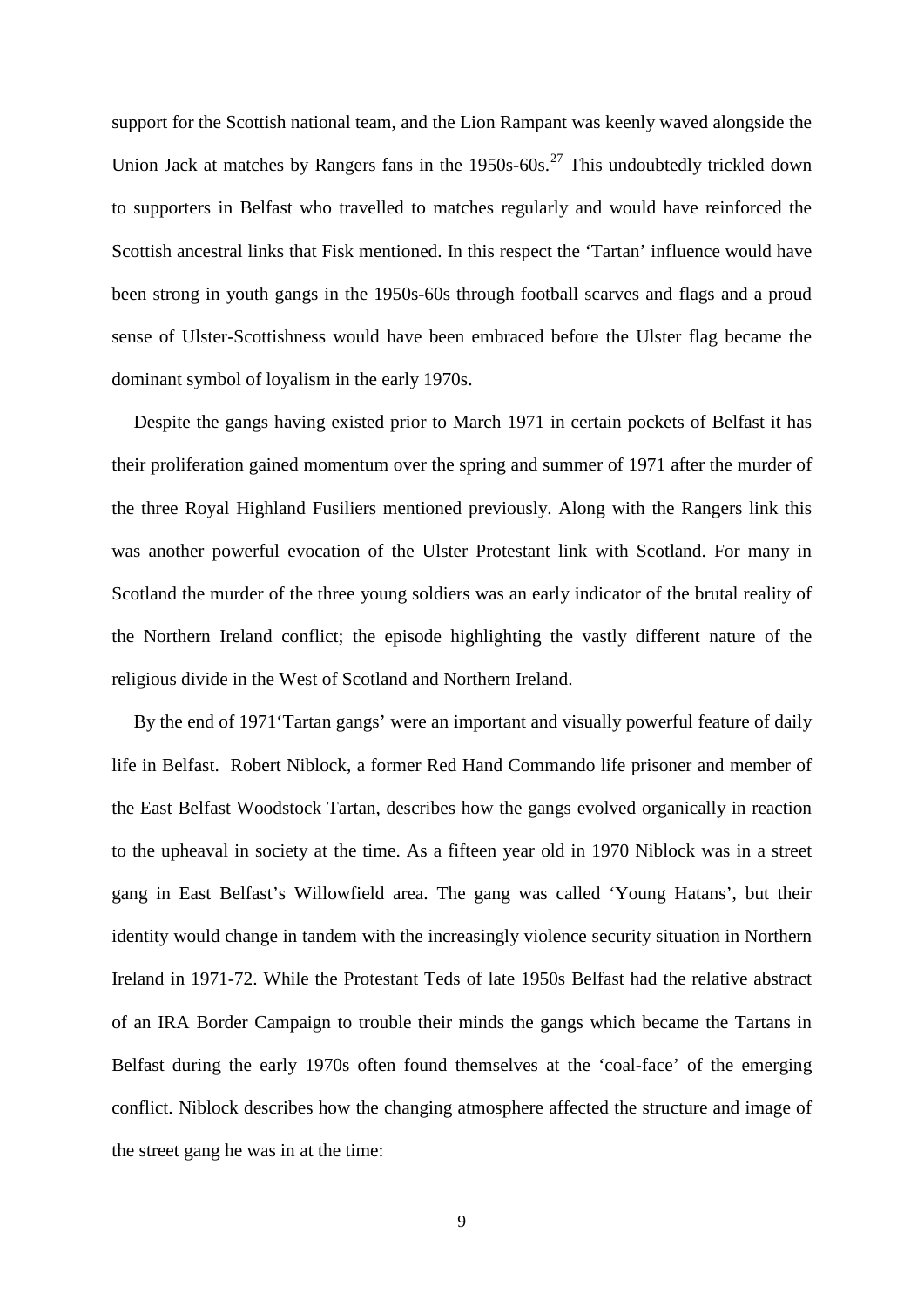I think the Tartan movement as a whole, not just the individual gangs, ended up being political in regard to what was going on around us at that time. I neither formed nor joined a Tartan gang. I merged into one from another gang (Young Hatans). The only difference in both was the wearing of scarves and of course how we were known. The name (Woodstock Tartan) was easily chosen as it identified geographically where we came from - Young Hatans didn't.<sup>28</sup>

Like various youth gangs in the UK and Ireland such as the aforementioned 'Teds' the Tartans provide an important avenue by which to investigate what young people in working class communities were doing during distinct periods in history. Although Northern Ireland in the early 1970s was considered to a 'place apart' from the rest of the UK much of the rituals and cultural references associated with the Tartans were reminiscent of other gangs in industrial cities such as Glasgow, Dundee, Edinburgh, Liverpool and Manchester. Niblock remembers the importance of fashion to the Tartans:

The uniform for the Tartan gangs all over Northern Ireland was of course Wranglers. Prior to this young people – teenagers - would have worn a cheaper version, Wagoners, or a hideous pair of jeans called Sea Dogs - made by Lybro, complete with bell bottoms of course. But to be in the Tartan you had to have Wrangler jackets and jeans. At one stage some youths took to bleaching them but it looked cool when they were naturally washed out. Many people had a couple of complete sets - one was for special occasions. Shirts tended to be checked Ben Shermans and we all had a variety of colours.<sup>[29](#page-28-26)</sup>

When in confrontations with Catholics or planning pre-arranged fights with rival Tartans the

Woodstock, much like an army, were concerned with what their uniform would be:

On some occasions an instruction was given - say if we were going to a special fight with a rival gang - that everyone should wear a black Ben Sherman check shirt. Boots of course were very important - not just for fighting but for looks. The high legged Doc Martens - oxblood complimented the washed out jeans but not everyone wore Doc Martens. Some wore steel toe cap boots from their place of work.<sup>30</sup> Others preferred Oxford boots - or dealer<sup>[31](#page-28-28)</sup> boots. Some liked steel tips on them that clicked when you walked - others preferred the spongy soles that made it easier to run.<sup>[32](#page-28-29)</sup>

On special occasions, such as weekends the outfit changed again:

On Sundays we sometimes dressed differently. If we didn't wear Wranglers we tended to wear Sta'prest trousers. They were very stylish and went well with a Harrington jacket and Oxford shoes or brogues - and they were made by Levi's which then was a notch up from Wrangler in the designer stakes. Black sleeveless pullovers were permitted if we weren't wearing jackets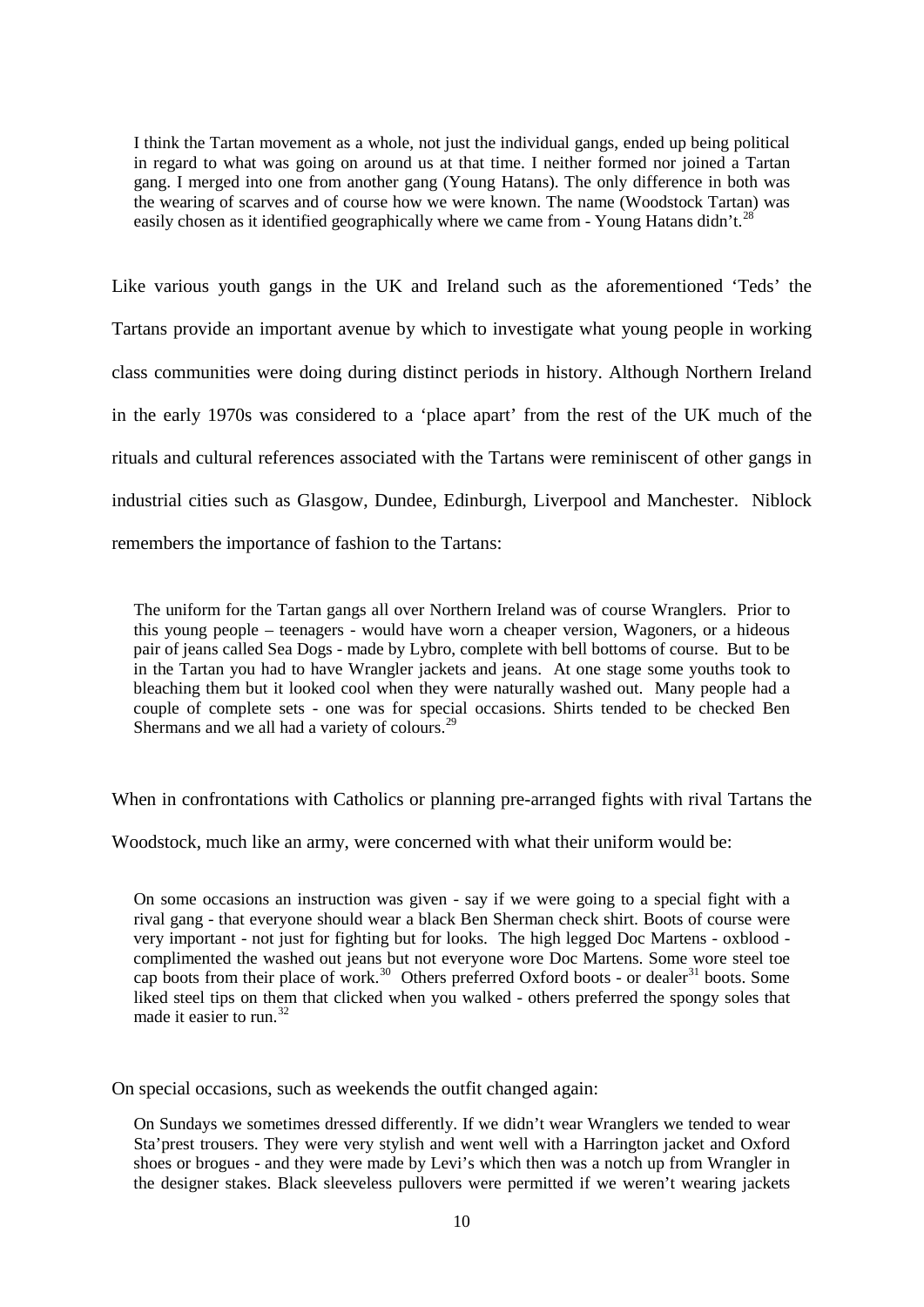and latterly Crombies became part of our more formal attire. Belts varied but were important for looks and defence. Many retained the  $BB<sup>33</sup>$  $BB<sup>33</sup>$  $BB<sup>33</sup>$  belt from their time in the Brigade but others opted for studded belts that could be bought in the many shops around Smithfield.<sup>34</sup>

Niblock's observations are important due to the manner in which they demonstrate the different 'uniforms' of the Tartan according to the situation that they found themselves in. The 'Sunday outfit' and the Oxford Shoes in particular demonstrate the importance which was placed in being presentable. This was perhaps an unconscious nod to the Sabbatarian Protestantism<sup>[35](#page-28-32)</sup> which many of the young men would have been familiar with having grown up in a Belfast where leisure was frowned upon on a Sunday and swings were even locked up in children's playgrounds.[36](#page-28-33)

The tartan scarf was the coup-de-grace of the young mens' uniform and was the reason why the denim gangs eventually became better known as the 'Tartans'. For Niblock and the Woodstock Tartan the chosen colour and clan was:

White - Stewart Tartan, one yard long…four inches wide and worn like a cravat; unless you tied it from your left wrist…right handers anyway. This was usually the practice when confronting another gang. For the Crombies or suit coats when we sometimes wore them a small cutting of same Tartan was left poking out of the top pocket. $37$ 

Despite their violent reputation there were sometimes reminders in the press that the Tartans were very young men with similar traits and teenage difficulties as other boys their age. In May 1972 the *Sunday News* printed a story claiming that army discos at Ladas Drive and Sunnyside Street in South-East Belfast had been admitting girls under the age of seventeen, with some as young as thirteen. Youth leaders, concerned at these developments, claimed that the teenage girls '…often get a lot to drink in the discos, are sent home in taxis, and are too hung over or tired to go to school the next morning.<sup>[38](#page-28-35)</sup> Responding in the letters page of the same newspaper a fortnight later 'R&L' who describe themselves as seventeen year old girls who had attended the discos stated that: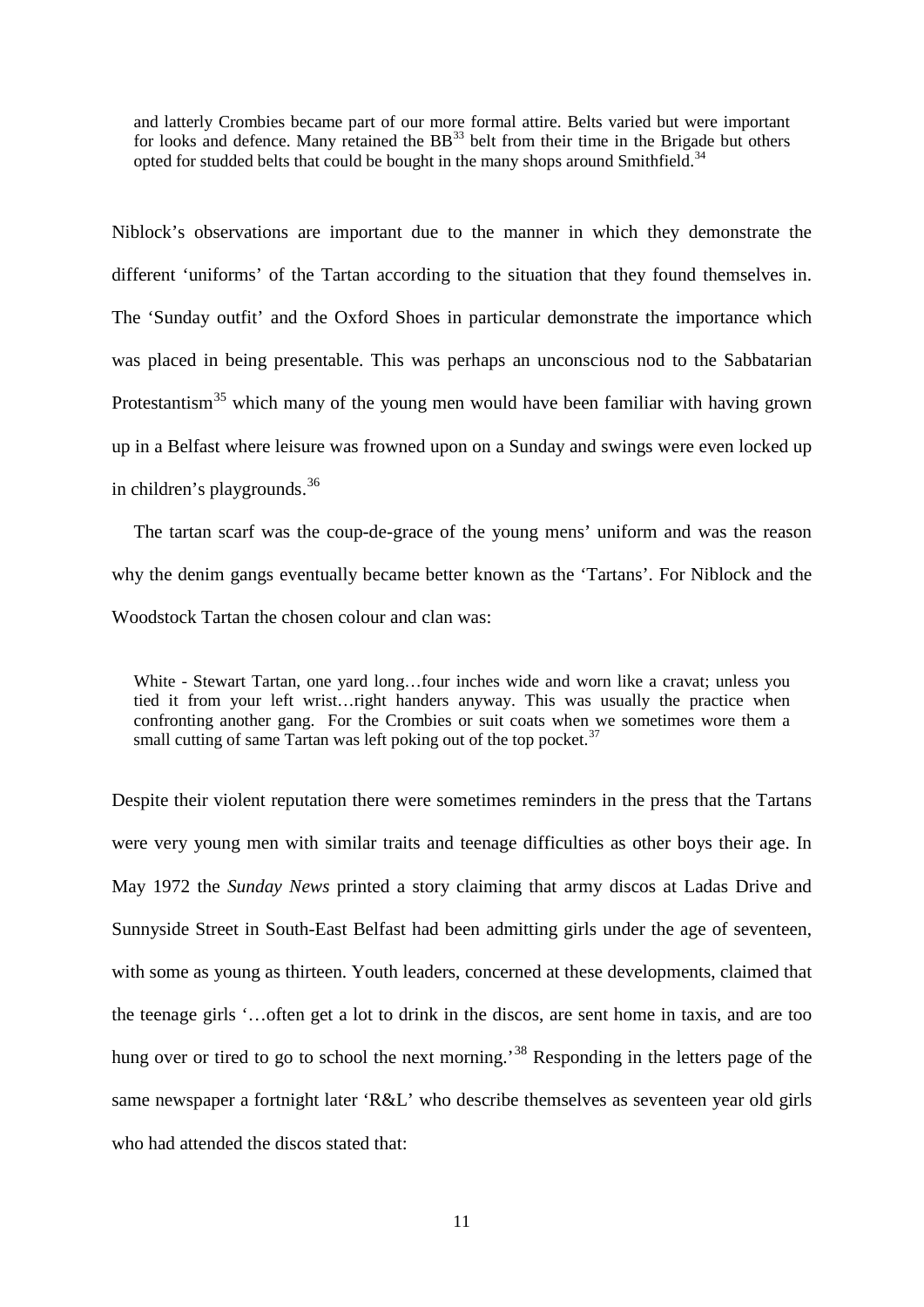…Irish boys act like children so we will treat them like children. They run about in Tartan gangs. A girl wants, when she goes out with a fellow, to enjoy herself, not to get beaten up. Secondly, they don't know how to treat a girl. All they think about is fighting for their Tartan. That is why we claim Irish boys are children. They can't take a girl out on their own. They have to have their gang behind them.<sup>[39](#page-28-36)</sup>

Similar to their counterparts in the rest of the UK, the young men who joined the Tartans were obsessive about pop and rock music and T-Rex in particular would become an anthemic force in the Tartan subculture.

By the summer of 1971 Niblock, then a sixteen year old, was working for a coachbuilders company in Belfast. Despite Northern Ireland's growing reputation as being an alien society young people maintained a keen interest in popular culture and Niblock recalls being as eager as anyone in Liverpool, Glasgow or Manchester to get a first listen to the new single by T-Rex. This often meant going to extraordinary lengths while encumbered by the strict routine of the working day:

I remember in early July 1971, I think it was the Johnny Walker show - which I listened to a lot - advertised for a couple of days that they would be playing the new T.Rex single exclusively the next day. Rather than miss it I sat in a cubicle in the toilets with my feet up - tiny transistor held against my ear until it came on. 'Get It On', despite what John Peel said about and his refusal to play it on his show became the seminal song of the Seventies and in my opinion the anthem for the Woodstock Tartan.<sup>[40](#page-28-37)</sup>

During the peace process which led to the Belfast Agreement of 1998 Eddie Kinner was a prominent member of the Progressive Unionist Party<sup>[41](#page-28-38)</sup> negotiating team. In 1975 he was jailed at the Secretary of State's Pleasure for his part in the UVF/YCV bombing of Conway's bar on the outskirts of North Belfast. Two years previously, in 1973, he had been an active member of the Shankill Young Tartan – a large composite of smaller Tartan gangs in the Shankill Road area which came together in order to fight at discos and various venues with other gangs. Across the River Lagan from East Belfast and the Woodstock the Shankill Young Tartan adopted the traditional Stewart Royal clan design and Kinner recalls that, like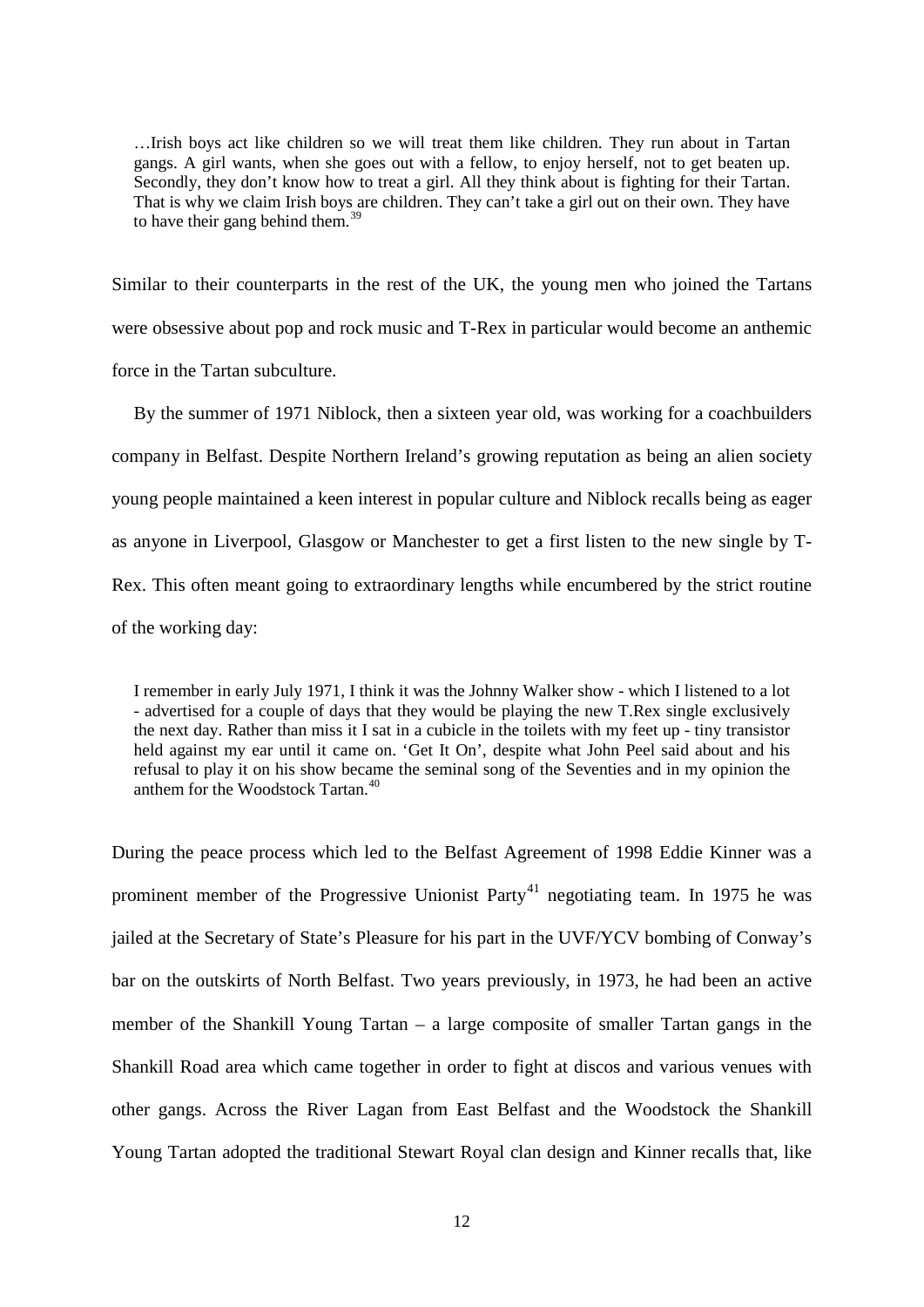the Woodstock Tartan, a T-Rex song was adopted as the gang's anthem. For the Shankill this was 'Children of the Revolution' (1972) and the lyrics were adapted to 'We are the children of the Shankill Tartan'.[42](#page-28-39)

Although T-Rex proved to be extremely popular in terms of providing raucous anthems for the Tartans, the musical tastes of gang members were varied and reflective of most young men of their age during the early 1970s. Often bands were chosen because of their image, with Slade being particular popular owing to their traditional working class skinhead image at the time. Rod Stewart is also often held up as a hero of the Tartans. In the artwork for Stewart's solo album *Gasoline Alley* (1970) he adorned a tartan scarf, while a year later while promoting the Faces' *A Nod Is As Good As a Wink…to a Blind Horse* (1971) the same tartan imagery was ever-present in his stage outfits. Stewart's reputation was further enhanced among the young men of Belfast's Protestant working class due to his love of Rangers FC. In 1978 Stewart was photographed in a Rangers strip posing with the legendary club captain John Grieg<sup>[43](#page-28-40)</sup> who had lifted the European Cup Winners Cup for the side in Barcelona in 1972. Although these days Stewart declares himself to be a fan of Rangers' cross-city rivals Glasgow Celtic, in the early 1970s he was known in loyalist areas as 'Rod the Prod'. Niblock explains how music and fashion dovetailed in the bands that gained the admiration of the Woodstock Tartan:

In a large group there were many different tastes in music…The obvious choices were The Stones even if Jagger had taken to wearing a dress!! Free, Deep Purple, Black Sabbath, Chicago etc: Rod Stewart became hugely popular overnight - not only was he a great artist but he had a swagger…bit of a lad - and he wore Tartan. Some artists were liked for their style just as much as their music. Everyone wanted hair like Marc Bolan - or to wear the Levi's, white t-shirts and braces like early Slade. Bowie for the most part was a little too esoteric for a gang who were building a reputation as vicious fighters.<sup>[44](#page-28-41)</sup>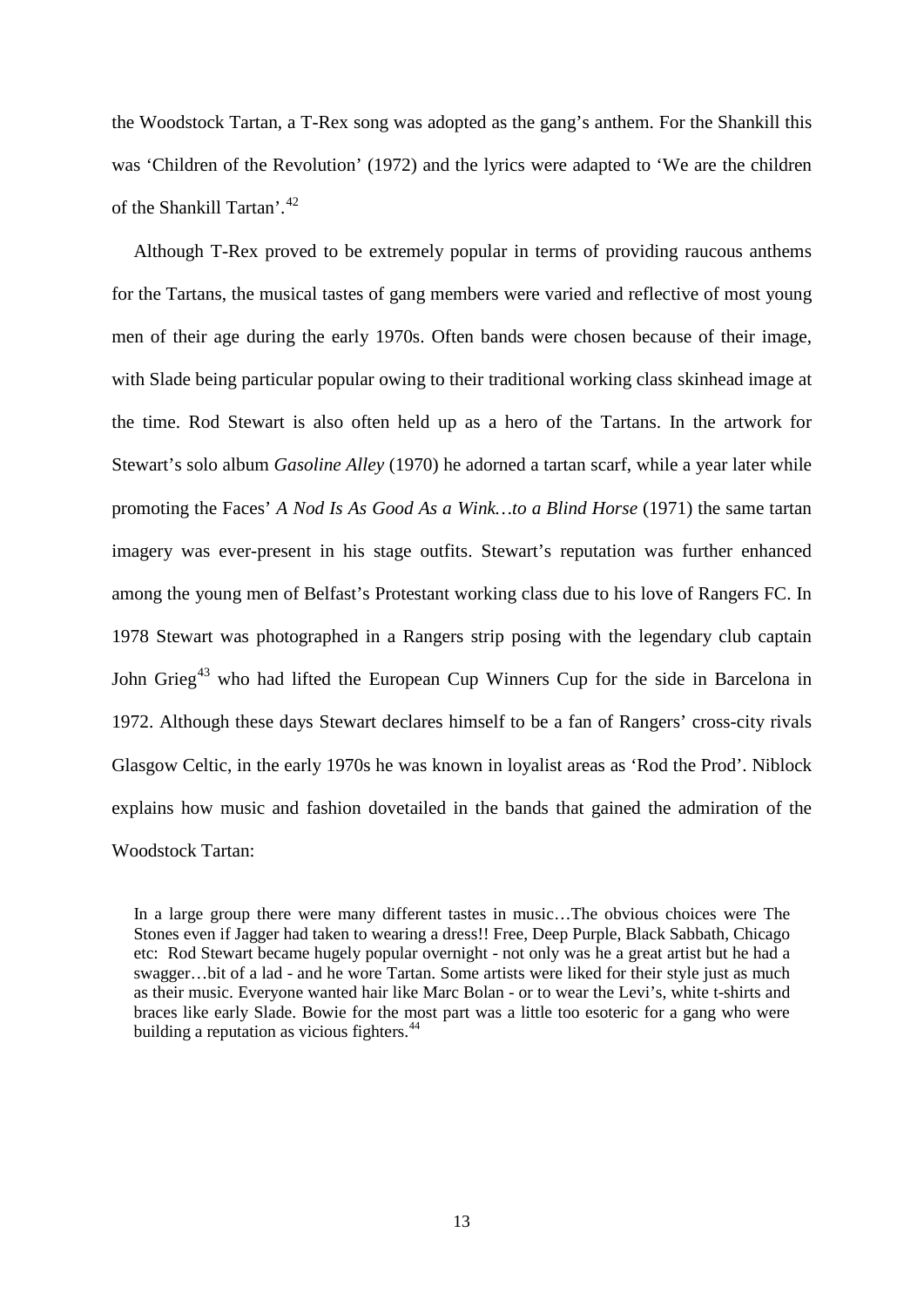# **The Tartans and the 'men behind the ire' [\\*](#page-13-0)**

Although the Tartans were a largely self-governing force in the areas in which they existed there were figures inside both the emerging paramilitaries and forces of loyalist political opposition that took a keen interest in their activities. William Mitchell, a young recruit to the YCV during the era of the Ulster Workers' Council strike of May 1974, has dismissed the thesis of older paramilitary godfathers preying on the naivety of young, vulnerable teenagers.[45](#page-28-42) Despite this there were men such as William Craig, former Stormont Minister of Home Affairs during the Civil Rights era, who saw the potential of the Tartan gangs in terms of providing a large-scale and threatening visual presence during political rallies. Ulster Vanguard, formed by Craig in February 1972 as a protest against the pro-Faulkner wing of the Unionist Party, staged massive opposition rallies during that year. Vanguard was similar to the right-wing Falangist movements and parties of 1930s Spain with Craig often entering the rallies in an open-top touring car which was flanked by motorcycle outriders.

These events were also reminiscent of the kind of demonstrations organised by Lord Edward Carson and his Unionist followers during the early part of the twentieth-century. In a further nod to Carson Vanguard would stage a large march and rally in England (London – Hyde Park) in April 1972; this being similar in sentiment to the anti-Home Rule protests staged in areas such as Liverpool and Tyneside during 1912-13.<sup>[46](#page-28-43)</sup> One rally in particular which attracted between 60-80,000 loyalists was held on 18 March 1972 in Belfast's Ormeau Park and could be considered the visual apex of Protestant discontentment at the political and security situation in Northern Ireland. Vanguard rallies were often malevolent, menacing affairs full of foreboding political rhetoric.

At the Ormeau Park rally Craig stated that 'There can be no compromise or concession to the enemy that assails our province today. We must build up the dossiers on the men and

1

<span id="page-13-0"></span><sup>\*</sup> 'The Men Behind the Ire' is the title of a poem by Robert Niblock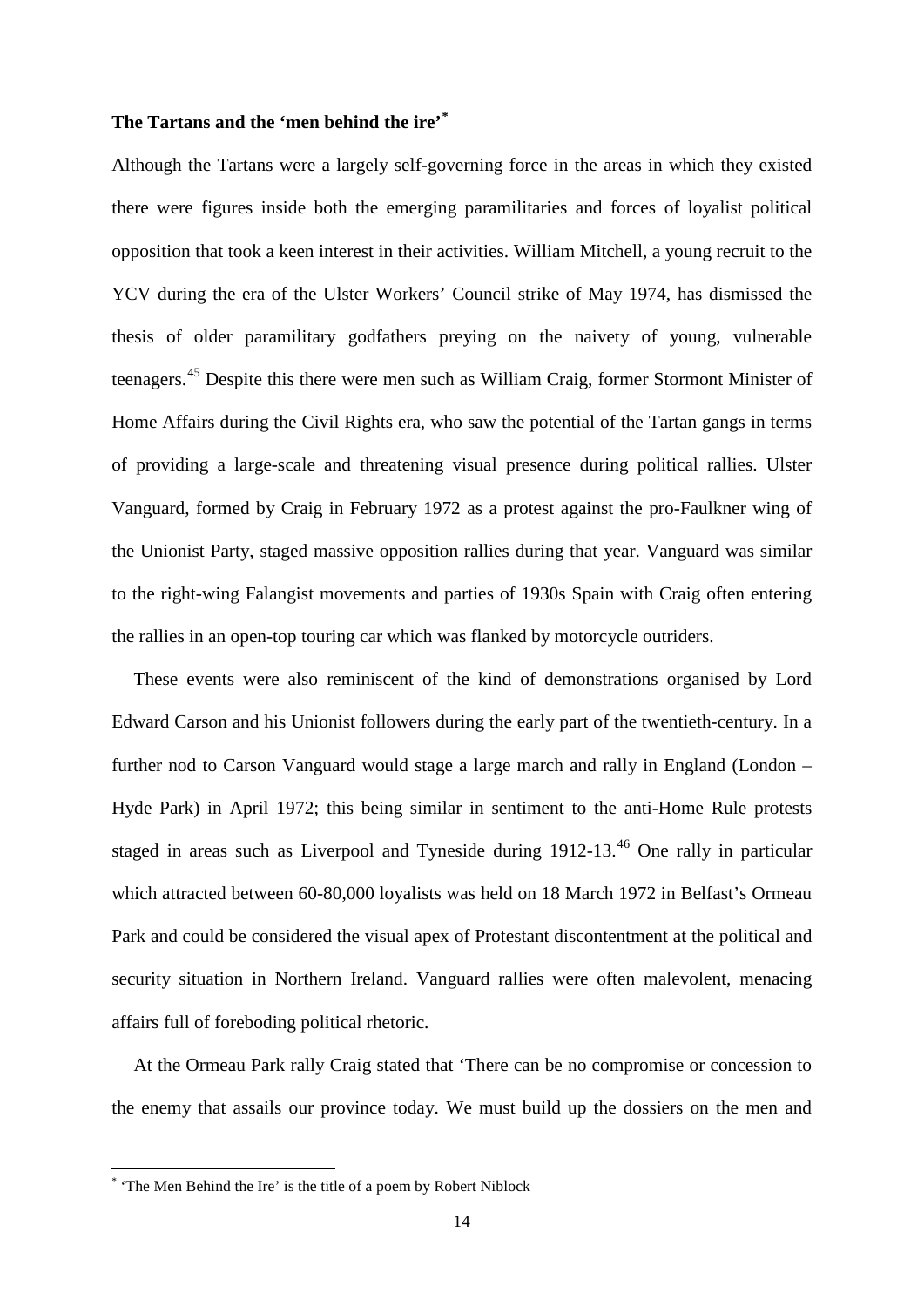women who are a menace to this country because one day, ladies and gentlemen, if the politicians fail it may be our job to liquidate the enemy.<sup> $47$ </sup> In the crowd, and marshalling the speakers at Ormeau Park, were the Tartans - coming from all across Belfast to hear the latest loyalist messiah. In the *Sunday News* the following day a reporter described the intoxicating atmosphere at the rally as being like '…the Twelfth, a family reunion the football match of the year, all rolled into one.<sup>[48](#page-28-45)</sup> The report further stated that

Small knots of Tartan gangs clustered here and there, resplendent in their tartan scarves, bleachfaded denims and big boots.

"I came to show I'll be shoulder to shoulder all the way," said one lad of 14. "Not another inch." The boys around him echoed his pledge.

"I came here because my friends came," said a boy of about 10 with startling candour.<sup>[49](#page-28-46)</sup>

On the Monday following the rally the *Belfast Telegraph* reported that one group of youths lined up carrying a banner which read "Shankill Battalion" and another "Shankill Tartan".<sup>[50](#page-28-47)</sup> Niblock's abiding memories of the 'Ormeau Rally' as it has become known is that it occurred on his seventeenth birthday: 'There was a huge crowd – it was right beside where we lived. The crowds were like a football match.<sup>[51](#page-28-48)</sup>

At the outset Craig's Vanguard movement was dismissed by the Northern Ireland Prime Minister and former Unionist Party colleague Brian Faulkner as a 'comic opera'<sup>[52](#page-28-49)</sup> but by the end of 1972 with his talk of 'liquidating the enemy' at Ormeau Park and courtship of the Tartans Craig's behaviour was beginning to be talked about with grave concern at Cabinet meetings. During a speech to the right-wing Monday Club at the House of Commons in October 1972 in which he boasted of being able to mobilise 80,000 men in opposition to British policy Craig stated that the men under his charge '…are prepared to shoot and shoot to kill. Let us put bluff aside. I am prepared to kill and those behind me have my full support.<sup>[53](#page-28-50)</sup> The following week a confidential annex to a Cabinet Office discussion on Northern Ireland stated that there were 'grounds for considerable concern about the effect on Protestant extremist opinions of recent public statement by Mr Craig, the leader of the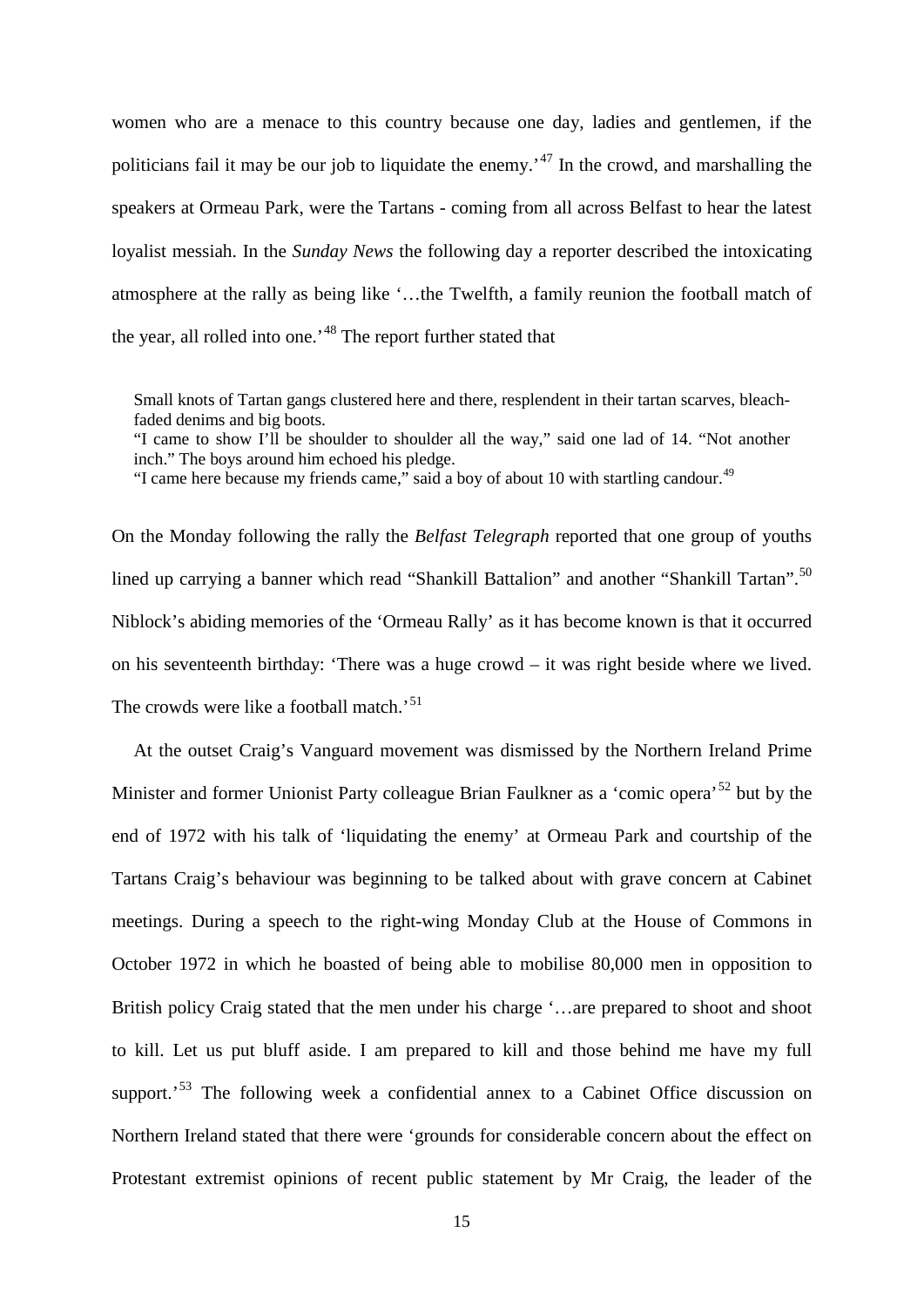Vanguard Movement including his recent inflammatory speech in London to the Monday Club.'[54](#page-28-51) Indeed the annex further continued by stating that 'Urgent consideration was being given to further steps to counter the activities of the Tartan gangs and other extremist groups whose violent behaviour received additional encouragement from such utterances.<sup>[55](#page-28-52)</sup> The Tartans, who were increasingly viewed as defenders of their communities back in Belfast, were by the end of what was a most tumultuous year beginning to worry some of the most powerful people in the UK.

During the late 1960s John McKeague became an important figure in the emerging culture of militant loyalism. Born in Bushmills, County Antrim, in 1930 he moved to East Belfast in 1968 and became involved with the Willowfield branch of the Ulster Protestant Volunteers.<sup>[56](#page-28-53)</sup> The UPV was a semi-paramilitary force which alongside Ian Paisley agitated and counter-demonstrated against a number of Civil Rights marches in 1968-9.<sup>[57](#page-28-54)</sup> In 1969-70 McKeague was chairman of the newly-formed Shankill Defence Association and was named as a key malcontent during the Scarman Tribunal of Inquiry into Violence and Civil Disturbances in Northern Ireland in 1969; particularly in relation to the burning of Bombay Street off the Falls Road.<sup>[58](#page-28-55)</sup> McKeague's life has become mythologised due to conflicting interpretations of his social, political, militant and sexual intentions. Rumours abound that he was a British agent from the early  $1970s^{59}$  $1970s^{59}$  $1970s^{59}$  and that he was involved, with McGrath, in the Kincora affair.

McKeague's rumoured paedophiliac behaviour has made for some sensational accounts – none more so than one written by the journalist Martin Dillon who has stated that 'By 1971, he [McKeague] was recruiting young thugs to carry out violence and they became known as Tartan gangs. They operated in West Belfast and in the east of the city where McKeague lived off and on with his mother and published a newsletter.<sup>[60](#page-28-57)</sup> While the latter observation about the newsletter is true and important, the former – that McKeague actually recruited for and ran Tartan gangs – is a careless generalisation based largely on his peripatetic reputation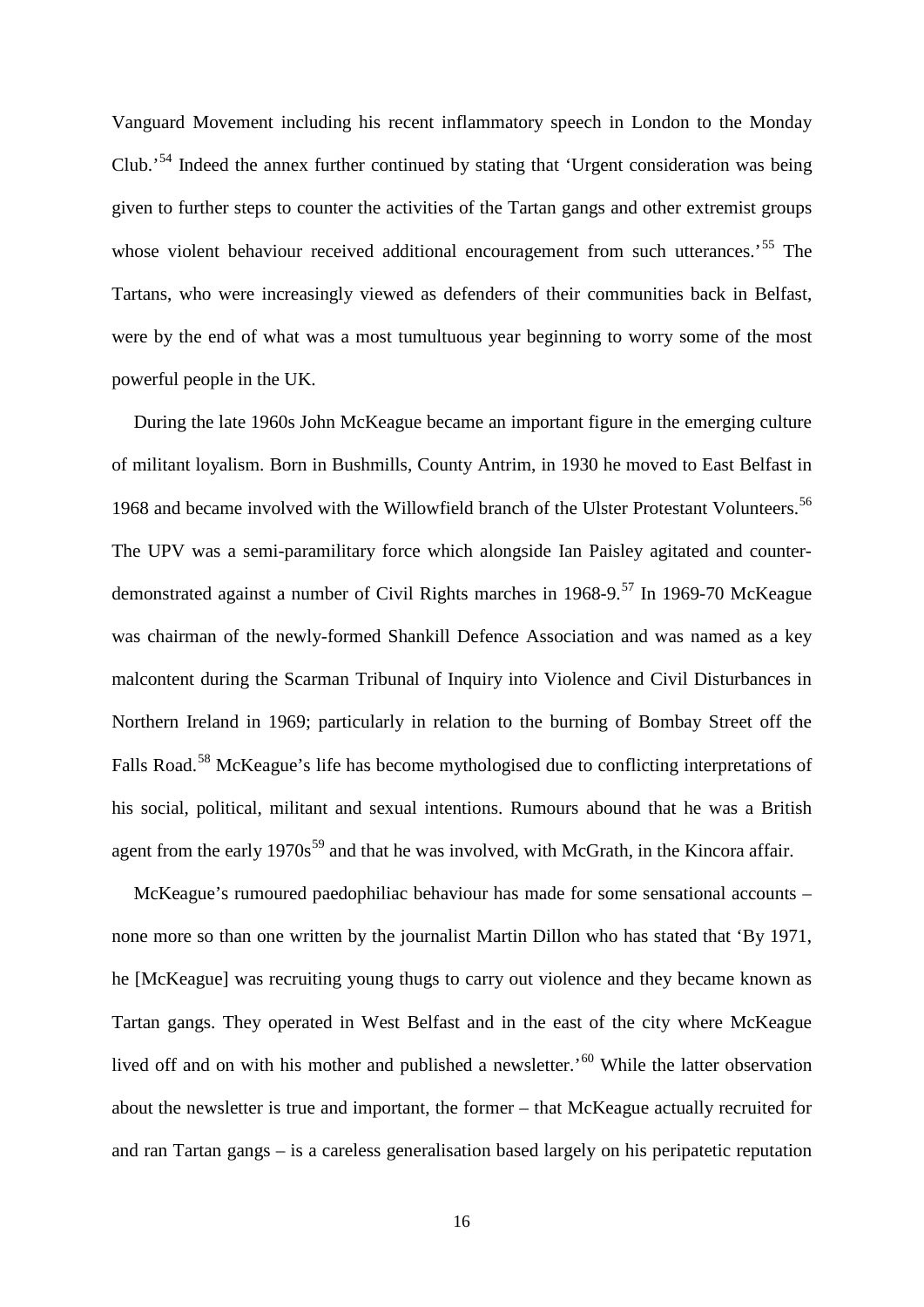within the loyalist subculture at the time. It is obvious that McKeague did largely support the activities of the Tartans and was to find their aggression useful when setting up and recruiting for the paramilitary Red Hand Commando in 1972. Indeed the newsletter that Dillon has mentioned, *Loyalist News*, was to prove important in promoting the Tartans' violent reputation. *Loyalist News* was one of many news-sheets that were being published in Belfast during the early 1970s in an attempt to relay information and propaganda within working class communities. Produced by McKeague at his own printing press in a stationery shop below his flat on the Albertbridge Road in East Belfast, *Loyalist News* was full of bawdy anti-Catholic, anti-Communist and anti-Republican cartoons and rhetoric. Most importantly however it acted as a direct mouthpiece for McKeague and his ambitions. The newsletter was sold in loyalist areas by young working class Protestants – many of them Tartans.

Throughout 1971-2 *Loyalist News* carried constant references to the Tartans and the pages provide a fascinating insight into the manner in which the gangs were perceived and admired by militants such as McKeague. McKeague's public behaviour had become increasingly militaristic as the 1970s dawned and in June of 1971 he became the first man to be charged under the Incitement to Hatred Act after publishing a 'Loyalist Song Book' which included references to murdering Catholics<sup>61</sup>. McKeague might have justifiably felt vexed at becoming what he termed a 'guinea pig'<sup>[62](#page-28-59)</sup> as a year later Craig would escape the clutches of the same law, despite a Cabinet Office meeting declaring on the back of Craig's Monday Club speech that 'It was obviously objectionable that individuals who were clearly guilty of public incitement to violence should escape the legal consequences of their speech...<sup>[63](#page-28-60)</sup>

Undeterred by this temporary setback McKeague continued to publish violent rhetoric from his printing press. A *Loyalist News* 'Jokes, Cartoons, Songs' special from 1972 contained the following verses in a poem entitled 'Back-Lash' written by McKeague:

Now all us Prods are getting real sick,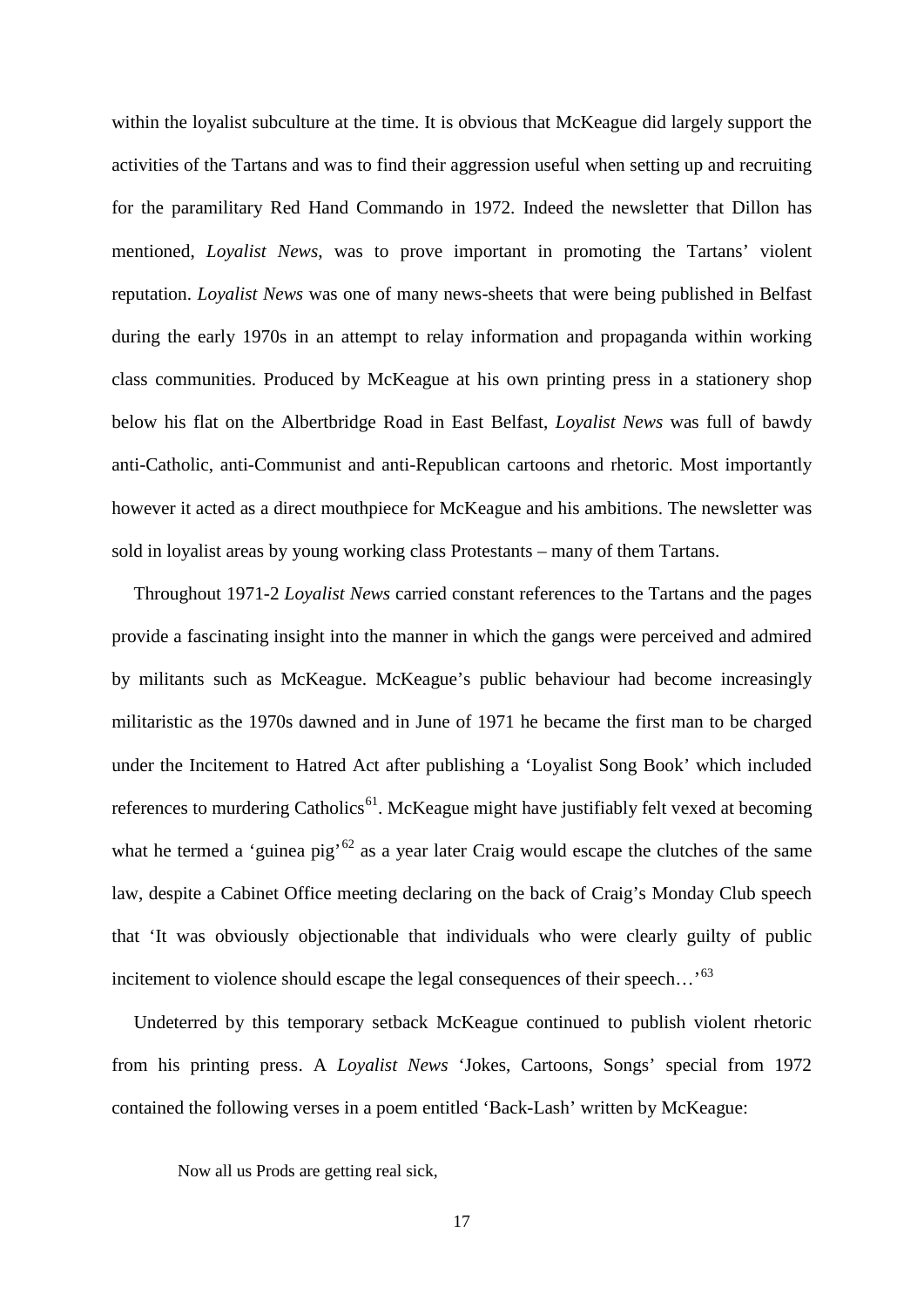Of all this shooting by I.R.A. mick. His methods, his funerals, his dealings in arms, His capers in Stormont, his real Fenian yarns…

…The Short Strand will be so easy to do, The Woodstock Tartan can take care of you. The Markets will have no reason to crow, Cause you will be faced by the Old Sandy Row…

…So take this as a warning your day will come, We've taken enough from you 'rebel' scum. For using the gun the bomb and the knife, One day your payment, shall be with your life.<sup>[64](#page-28-61)</sup>

In late 1971 *Loyalist News* had appealed to the Protestant youth gangs, stating 'It has come to our notice that a number of gangs are roaming certain estates. It is high time that these Protestant youths caught themselves on…….in the not too distant future all your energy will be needed to fight for your country. We ask you all…...to stop these activities.<sup>55</sup> Over the final weekend of April 1972 the Tartans in East Belfast were involved in serious street disorder, looting and confrontations with the police and army. It was alleged that the trouble started on the Thursday evening – 27 April - when Catholic youths from the Short Strand entered the Woodstock Road and began throwing stones, leading to a vicious clash with local Tartans.<sup>[66](#page-28-63)</sup> The *News Letter* reported that the violence which then occurred over the weekend was the worst witnessed since the introduction of Direct Rule the previous month. Sporadic shots were said to have been fired in several parts of the city on the evening of 30 April, but the paper stated that the worst violence was between the rioting Tartan gangs and the police.

The following Saturday the latest edition of *Loyalist News* ran a front page article on the previous weekend's events with the headline 'Tartan' accompanied by a crude pencil drawing of a young man giving a 'Red Hand' salute wearing rolled up denim trousers, denim jacket, 'bovver' boots and a Tartan scarf. The article provided McKeague's own evaluation of the disturbances and what they meant for loyalists. Criticising the perceived heavy-handedness of the security forces the article stated that 'On Saturday night last, East Belfast once again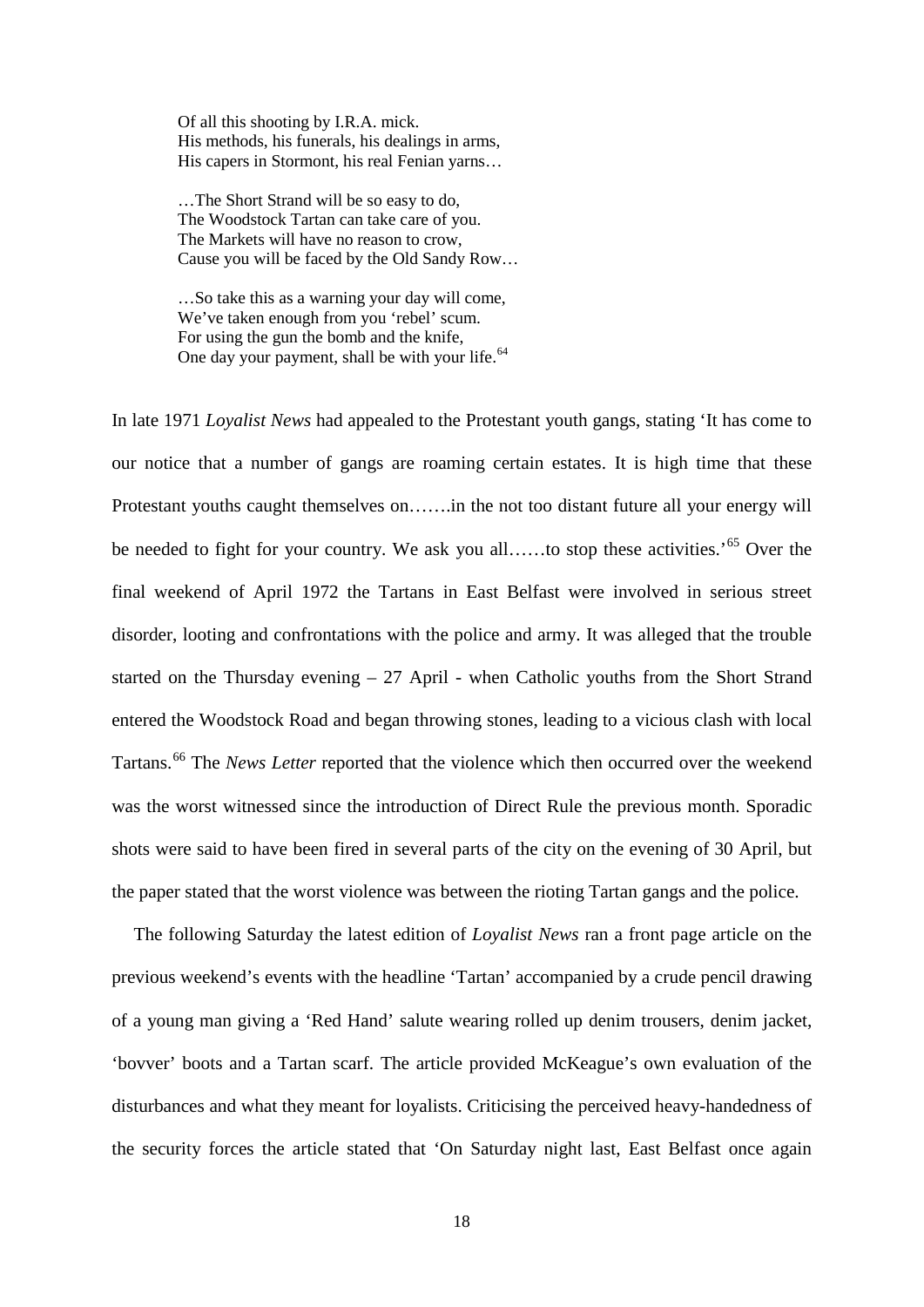exposed the police and military for what they really are: The hired thugs of Westminster.<sup>[67](#page-28-64)</sup> Reserving particular ire for the Conservative Secretary of State, the first since Stormont's proroguing, the article continued: 'I was a witness…to the callous, deliberate attempt of [William] Whitelaw's Jackboot administration to suppress the Loyalists of East Belfast, an attempt spearheaded by baton swinging Police backed by a heavy force of Military in case East Belfast's young Tartan stalwarts exchanged their bottles and stones for guns and bullets.'[68](#page-28-65) The rabble-rousing in *Loyalist News* spoke to tangible fears among working class loyalists. By May 1972 there was a sense that Northern Ireland was on the brink of all-out civil war.[69](#page-28-66) McKeague's apparent rhetoric about killing Catholics, previously couched in rhymes and limericks, would from 1972 onwards become a grim reality. Having parted ways with the Shankill Defence Association McKeague was hatching plans for another enterprise – one which would be much more violent and to which many of the Tartans would eventually gravitate – the Red Hand Commando.

Teachers in Belfast during this period faced an uphill struggle to quell the influence of figures such as McKeague and Craig as well as the associated 'peer subcultures' and 'political rallies' observed by John Malone in his report mentioned previously.<sup>[70](#page-28-67)</sup> Schools which were in working class loyalist areas were particularly badly affected by the turmoil which was beginning to envelop young men. David Smyth, a former UVF prisoner who was a young pupil in Park Parade Secondary School on the Ravenhill Road in East Belfast in the early 1970s remembers during mathematics class one day witnessing the UDA parading along the road outside the school. While the teacher was out of the class the majority of the boys climbed out the window and crossed the playground to join the parade.<sup>[71](#page-28-68)</sup>

Henry Sinnerton a teacher and first year counsellor under John Malone at Orangefield also in East Belfast - recalls the manner in which pupils' behaviours were changing in 1971- 3: 'I noticed that there were youngsters who were coming in [to school] late. Youngsters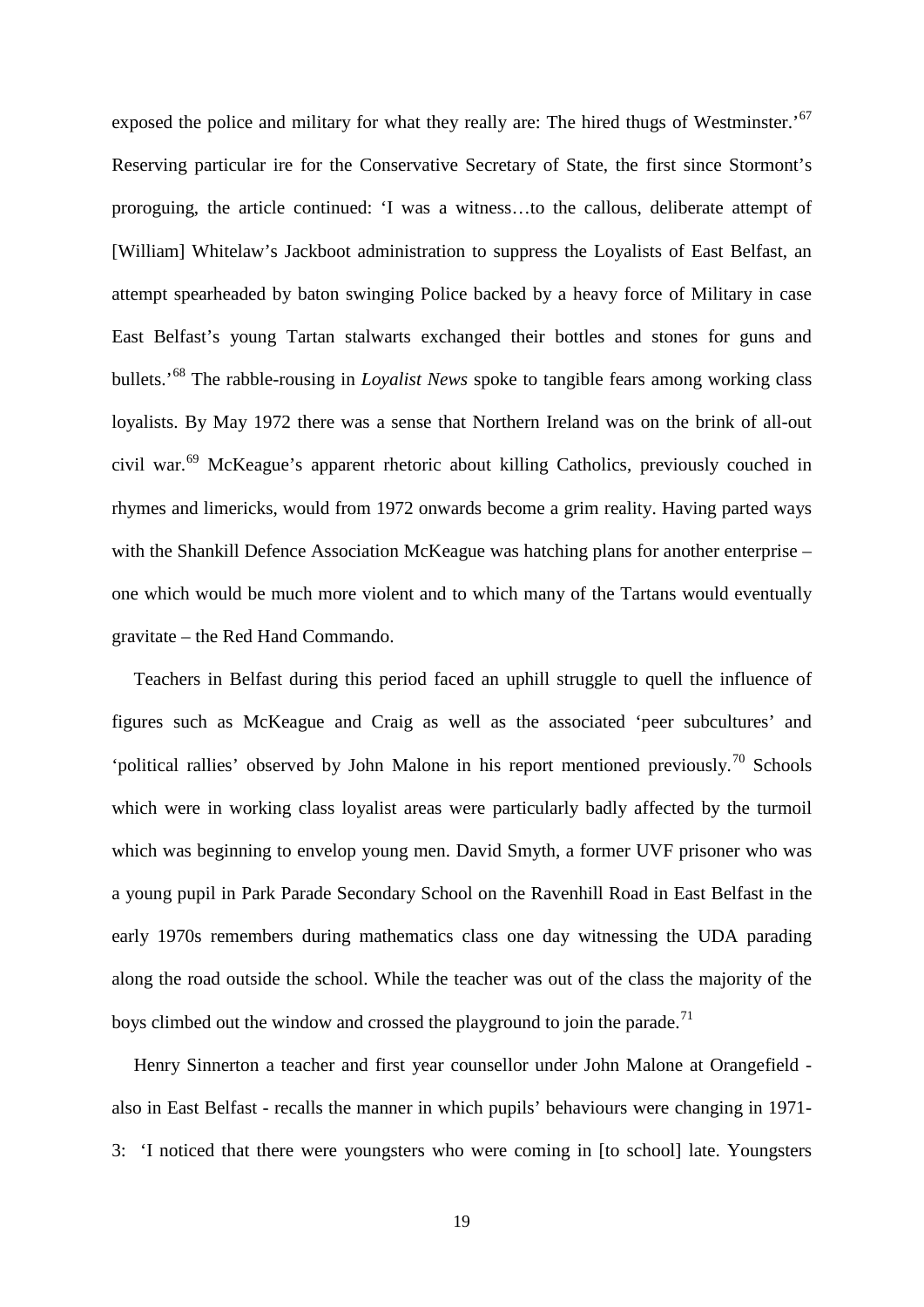who you could perfectly rely on – who were going to be prefects when they were older weren't handing in home-works…you'd see them walking about maybe with [their arm in] a sling or hobbling.<sup>[72](#page-28-69)</sup> Sinnerton states that these occurrences which 'raised his antenna' were, to him, akin to a 'rash coming out' in the school.<sup>[73](#page-28-70)</sup> Noticing that pupils were less and less inclined to move round the school in currents, Sinnerton observed 'little knots of people standing about…they'd be people from the same year who maybe weren't talking to one another, which I found strange. Then I noticed that that group might have their cuff bent up the sleeve of their jacket, or their tie would be away off to one side or something<sup>74</sup>...these guys were subdividing themselves into little groups within their Tartan gang.<sup>[75](#page-28-72)</sup>

If the teachers in schools where Tartans attended found discipline and order increasingly difficult to maintain, many of the civic institutions in Protestant working class areas of Belfast found themselves on the brink of collapse. In April 1972 Robert Fisk suggested to readers of *The Times* that Willowfield Youth Club, near the Ravenhill and Woodstock Roads, had about a hundred Tartans in its membership with the chairman of the club - Norman Black – declaring that the police had not taken enough interest in the local youths.<sup>[76](#page-28-73)</sup> Willowfield and any other youth clubs in areas where Tartans were popular would have struggled to operate in the same manner of such enterprises before the early 1970s. Black stated that the Tartans associated with Willowfield 'help to paint the club and keep it in order [and] help any Protestants who have been intimidated out of their homes.<sup>[77](#page-28-74)</sup> By the end of 1972 those in charge of Willowfield Youth Club had given up any pretence of having a grip on the activities of young men in the area. The club leader's end of year report in November 1972 which was carried in *Willowfield Community News* demonstrated a growing cognisance of the situation which seemed to be underlined by a tragic hope that the conflict would soon be over: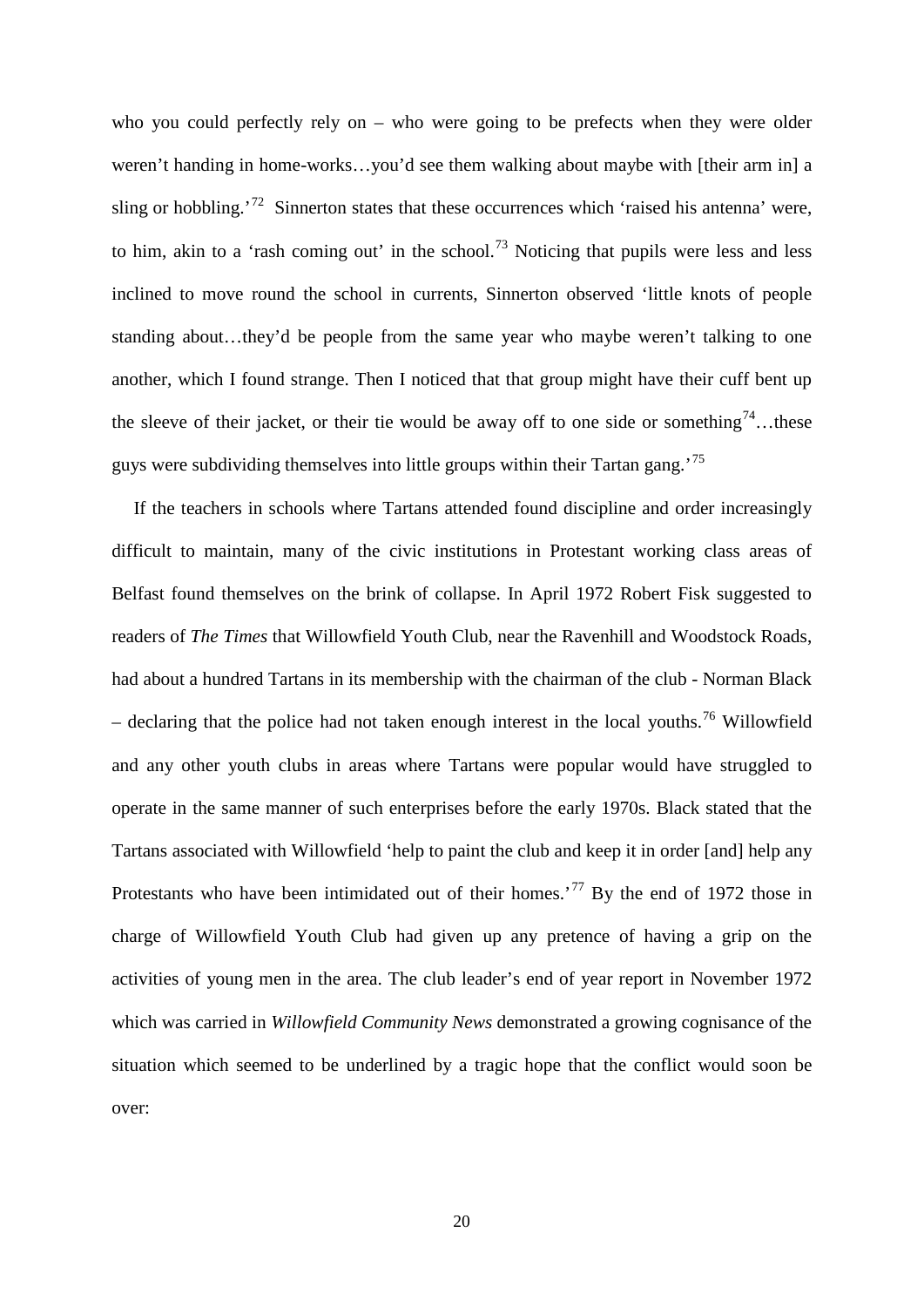The growing situation at the moment has kept most of our boy members away from the club, and I only hope that they will return to us shortly, as we have various activities organised – boxing, Judo, keep fit, to mention a few. Our snack bar is progressing rapidly and by the time of this printing, we should be in full operation.

We have purchased a 22" colour TV and at present the attending members are really enjoying it![78](#page-28-75)

Many of the young men who had become involved in the Tartans would in all likelihood never have stepped inside Willowfield Youth Club again – a trend that was emerging all over Belfast. Despite the best efforts of the teachers to contain these subcultures in schools the viciousness of many of the Tartans, aligned with the ongoing deterioration of the security situation in 1972, meant that many of the young men involved in gang warfare were on a path which would in many cases lead to loyalist paramilitarism and ultimately imprisonment or death.

# **Getting real: the Tartans turn into the loyalist paramilitaries – individual biographical experiences**

There was a certain inevitability that owing to the prevailing circumstances in Northern Ireland many of the young men involved in the Tartans were bound to 'graduate' from casual or recreational violence to far more serious activities; specifically in the form of loyalist paramilitarism. The factors behind this process depended on a range of variables including the geographical location of the Tartan gang, the prevalence of loyalist paramilitaries (or emerging forces) in neighbourhoods, the degree of an individual's involvement in a gang and individual/group reactions to certain events. This section highlights a sample of biographical narratives in which respondents who joined the UVF or RHC in the early 1970s explain the circumstances which saw them move from the Tartan into loyalist paramilitarism.

David Smyth who came from the Donegall Pass area and was a member of the Pass Tartan has described Park Parade Secondary School which he attended after primary school as 'working-class...loyalist...poor'.<sup>[79](#page-28-76)</sup> While many of Smyth's friends who would have been in the Pass Tartan along with him left school at sixteen, he achieved a scholarship and went on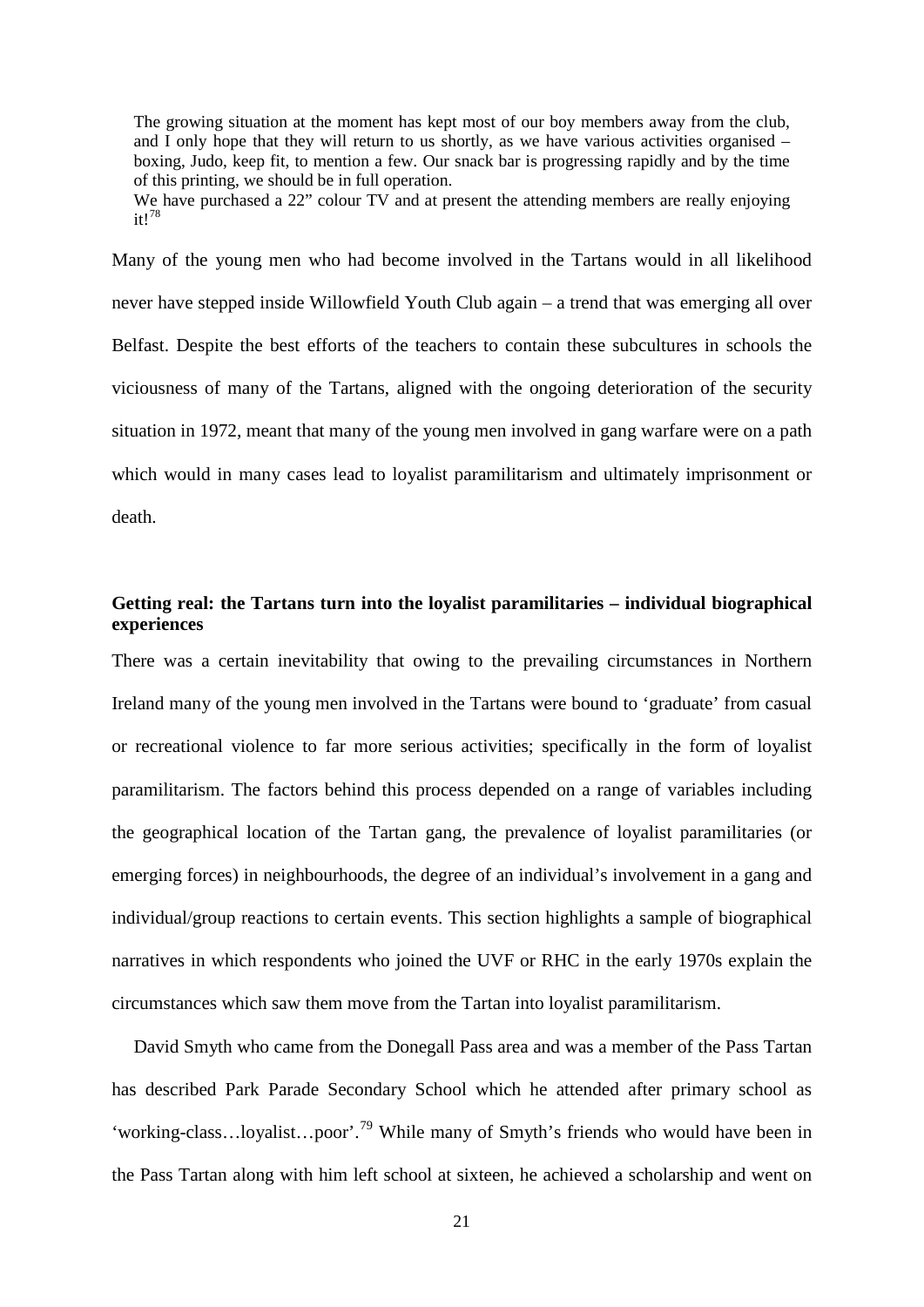to Annadale Grammar School. Despite attending a more middle-class school from the age of sixteen the die had already been cast for Smyth. Having been involved in the Pass Tartan from a young age, many of the prevalent militant attitudes of the time were reinforced in the classrooms of Park Parade and by the friends he had made there. The riots which were occurring regularly on the streets of Belfast in the early 1970s were regarded by young Tartans as opportunities to lock horns with the army and police, but also on a more basic level to expend energy brought about by boredom. It was this type of activity through the Tartan that provided Smyth with the opportunity to join the loyalist paramilitaries. Recalling a friend at school approaching him, he states that he was asked whether he wanted to 'do something a bit more?<sup>[80](#page-28-77)</sup> Although membership of the Tartan and a junior paramilitary grouping such as the YCV were not officially incompatible, Smyth's own experience is one of a very subtle shift in emphasis to secrecy once a young man was sworn in: 'As soon as you went into the organisation…all sort of explicit activities would have been dropped. You dropped the badges, you dropped the tartan dress, you dropped going out and being the yahoo...you certainly didn't go up entries drinking.'<sup>[81](#page-28-78)</sup>

In an interview with the journalist Peter Taylor for the book and documentary television series *Loyalists* (1999) Eddie Kinner recalled travelling to school with a haversack inscribed with the acronyms 'SYT, YCV, UVF'. When asked by Taylor what these initials stood for Kinner stated, 'Shankill Young Tartan, Young Citizen Volunteers and Ulster Volunteer Force. I think that was the route I travelled.<sup>[82](#page-28-79)</sup> Kinner had been a 'string-carrier' for the Old Boyne Island Heroes Orange Lodge on the Shankill in the 1960s. Living on the interface between the Shankill and Falls Road he remembers as an eleven year old watching the violence which erupted in the area in 1969. He vividly recalls standing at the corner of Dover Street in October of that tumultuous year, watching tracer bullets fly past the spot where he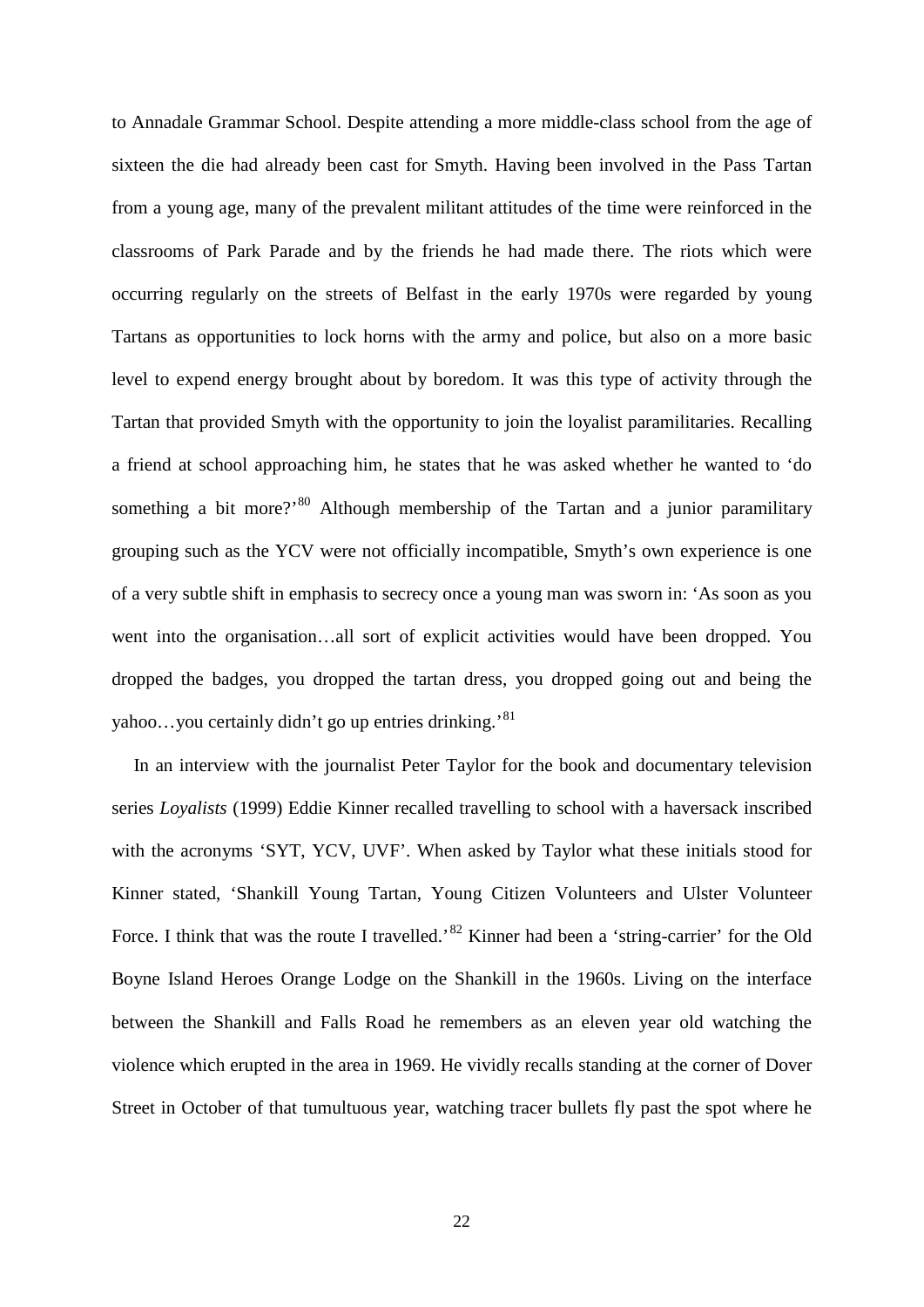stood as loyalists traded shots with the police and army after the introduction of the Hunt Report.<sup>[83](#page-28-80)</sup>

By 1973 the intracommunal conflicts that some members found themselves engaged in took on an even harder edge. Fights with the Ulster Bootboys – a junior wing of the recently formed Ulster Defence Association – meant that street conflicts between Protestant youth gangs were by this stage in danger of becoming mini paramilitary feuds. For Kinner it was one of these altercations, resulting in him receiving a severe beating which led to hospitalisation, which led him to join the YCV. During a disco in the Alliance Avenue area in late 1973 there was a fight between two Tartans from Agnes Street in the Shankill and some of the Ulster Bootboys in which the latter came off the worse. The Agnes Street Tartans were also YCV members while the two Bootboys were in the UDA. The next week UDA members from the Highfield and Glencairn estates at the top of the Shankill laid an ambush for the Shankill Tartans on their return from the Alliance. Although Kinner was unharmed during the revenge attack he was later apprehended while by himself on his walk home:

At that stage I lived in Highfield…as I crossed the Ballygo<sup>[84](#page-28-81)</sup> fifty of these fuckers jumped out of the corner of Lower Glencairn and I heard one of them shout, "There's one of them!"…they were bating each other to bate me. I crawled through a hedge of a garden and [one of them] told me to 'either stay out of Highfield or stay off the Shankill'…I crawled up and made my way home with a broken nose, black eyes – face unrecognisable. $85$ 

Even at this early stage of the Troubles there was little love lost between the UVF and the UDA. Kinner had strong family connections with the UVF and the day after he received the beating, while in hospital, there was a heated summit meeting between the organisation and the UDA in the Greater Shankill area:

The UVF and the UDA had a big 'pow-wow' in the Highfield Rangers<sup>[86](#page-28-83)</sup> over what had taken place, and it got hot and heavy…it could have potentially led to a feud…Andy Tyrie was involved and the UVF from the Shankill were involved. Two of my uncles were there [Norman and Raymond Kinner] as were the Military Commander and a Provost Marshal. It wasn't long after that I was invited into the YCV. At that kind of time that's the way you got into the UVF – you were approached and asked to join it so I had interpreted it as I had been selected…but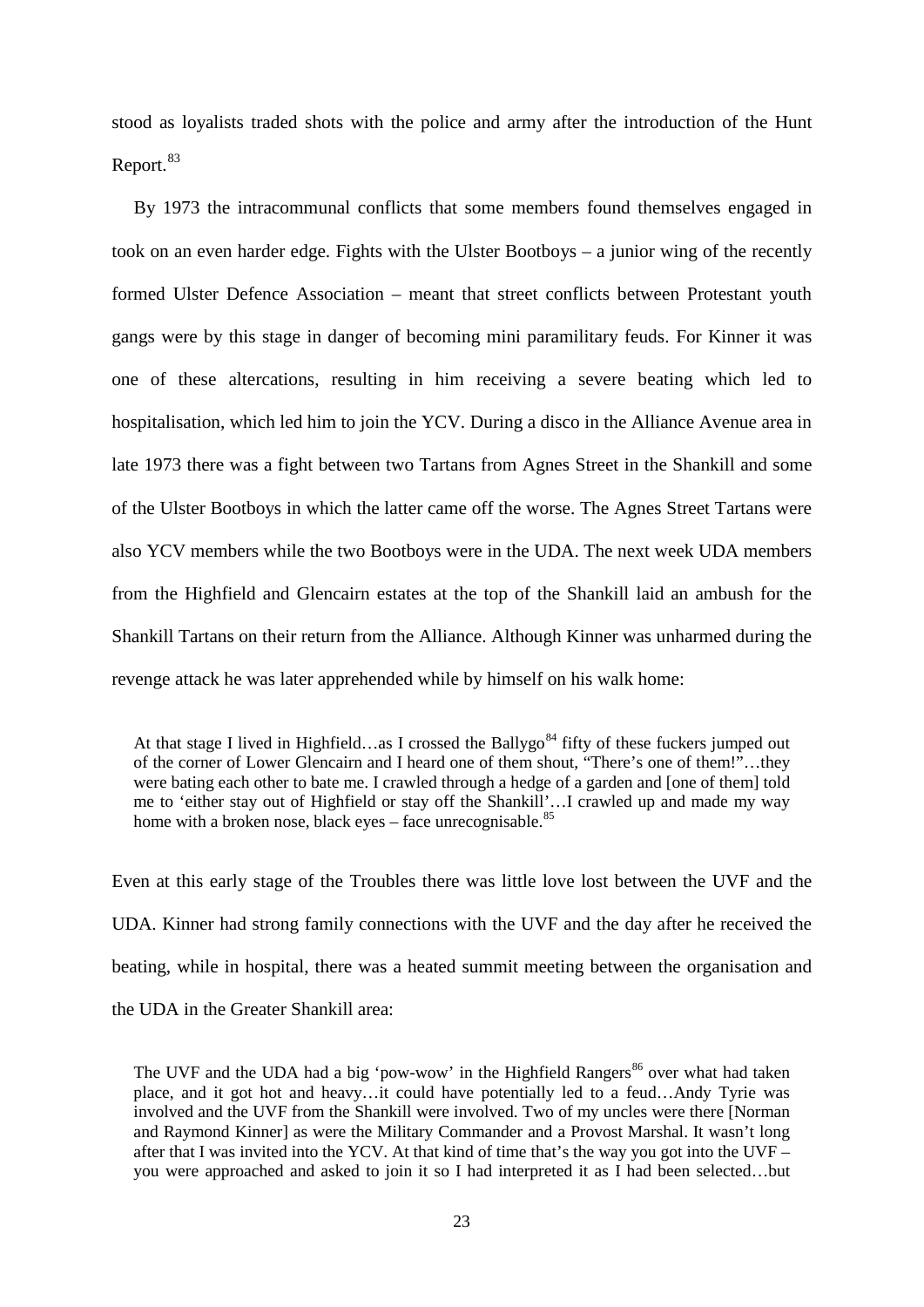looking back it's the result of my uncles' involvement…that they better get me in and under the protection of the UVF properly. They couldn't come down hard on the UDA but once I was a member [of the YCV] they could have responded a wee bit more vicious.<sup>[87](#page-28-84)</sup>

Early in 1974 Kinner was approached a leading figure in the YCV, at one of the discos in Alliance Avenue and asked to join 'an organisation'. The YCV leader told Kinner that the organisation was illegal and that if he was keen to join he had to attend a meeting at a house on a certain date. The secrecy surrounding the encounter led Kinner to believe that it wasn't the UDA, which as an organisation was much more public and lackadaisical about security; and in the event Kinner joined the YCV.<sup>[88](#page-28-85)</sup> Just over a year later he would be arrested and jailed for murder.<sup>[89](#page-28-86)</sup> Kinner qualified his part in the UVF bombing of Conway's bar by stating 'I didn't particularly care [if it was just a Catholic bar]…My attitude was that they are inflicting that on my community. They [Catholics] harbour IRA men that were carrying that out in my community. They didn't expel IRA men from their community that attacked my community. I think, in terms of how I felt then, it didn't matter [that the vast majority of Catholics didn't support the IRA.] $^{90}$  $^{90}$  $^{90}$ 

After a republican bomb attack on the Raven Bar in the Lower Woodstock Road area in May 1971 the attentions of the local community in that part of East Belfast turned to the Tartans. Despite defence very much being the imperative in Protestant communities, this violent encroachment by republicans from the nearby Short Strand area bore witness to much anger among locals, particularly those from the older generation. The attack occurred on the weekend of the Scottish Cup Final in which Celtic beat Rangers, meaning that many of the Tartans from the Woodstock area and beyond were in Glasgow. Niblock was in Belfast and remembers that after the attack in which a few older people were injured:

A meeting was called for during the week, and the older ones who would have been the defenders of the area<sup>[91](#page-28-88)</sup> lambasted the Tartan by saying 'You's let us down...Where were you's when we needed you's...You're mean to be protectin' this area...You should bow your head in shame'. That was the first night most of the Tartan had seen a gun because one of the older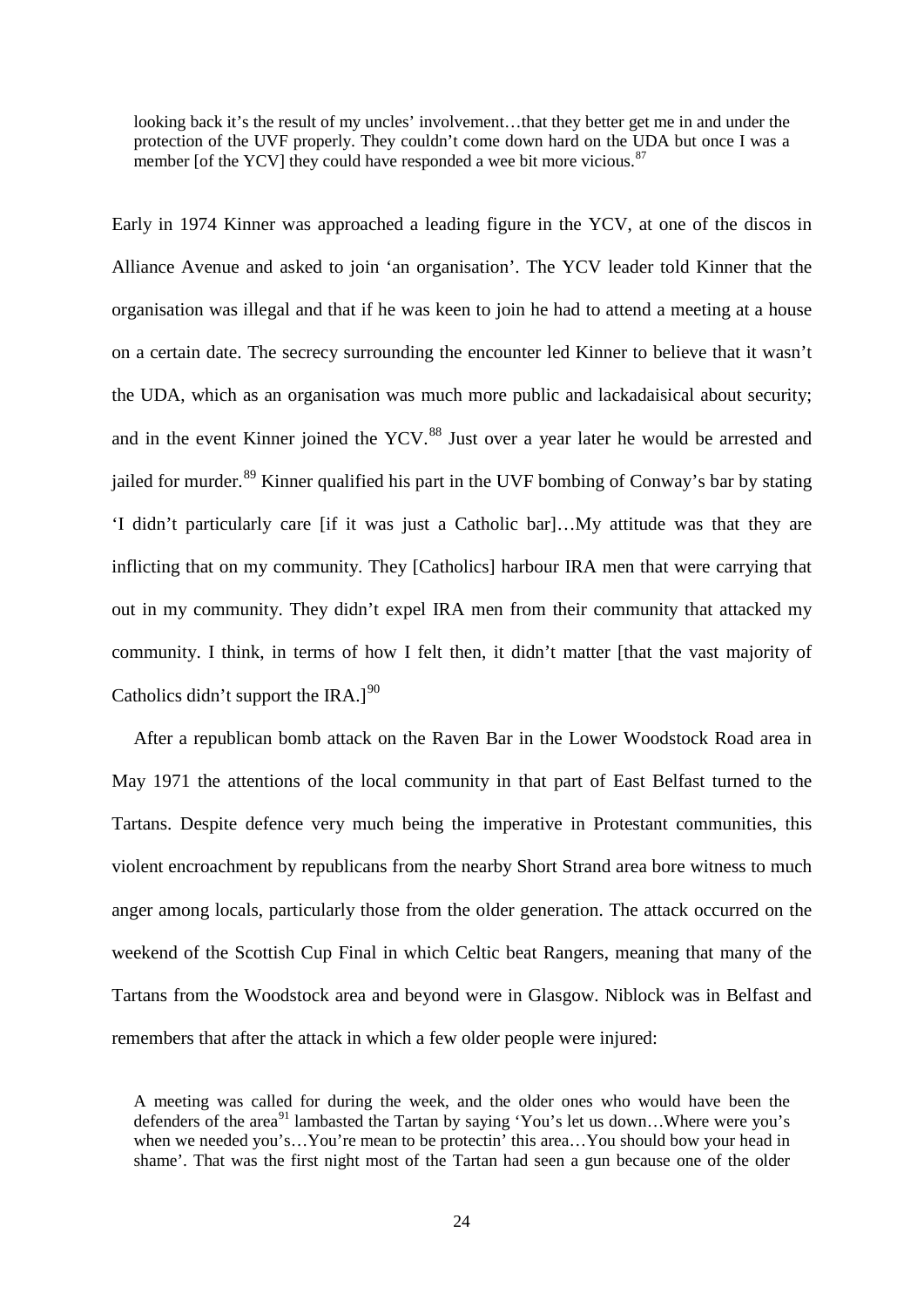guys – a very old guy – pulled a gun out and said 'You's need these…stones are no good for you's!' That was, to me, the turning point – May  $1971$ .<sup>92</sup>

In traditional working class communities where respect and deference was shown to adults this was a shift in emphasis and previously understood social roles. Young men who were still expected to call neighbours 'Mister' or 'Missus' were now being told by some of these adults that they should be using guns to defend their areas. Niblock is adamant that without the Tartans a paramilitary organisation such as the Red Hand Commando could not have been formed and existed in the manner in which it would: 'I believe though that an organisation like the Red Hand Commando wouldn't have been born if there had been no Tartan gangs at the same time. Many Tartan members also became Young Militants within the UDA but this was two years later. Some Tartan merged into the UVF but the Red Hand [Commando] was—in 1972—virtually formed from the ranks of the Tartan.'<sup>[93](#page-28-90)</sup>

## **Conclusions**

The emergence of the 'second wave' of loyalist paramilitarism in 1971-74 was deeply reflective of the social and political mood of Belfast's Protestant working class at the time. Hennessey has correctly stated that the 'Protestant backlash' actually emerged before 1972<sup>[94](#page-28-91)</sup> and it was in the violent reputations and actions of the young Tartans that this backlash found a fresh nest bed. By 1972-73 many of the young men involved in the gangs had either drifted off into domestic life or, as in the case of the Woodstock Tartan, merged into a paramilitary grouping such as the RHC.

While there has been no absolute consensus on how the Tartans adopted the term for their gangs it has been the aim of this article to outline the various social and cultural factors which were important in forming and propagating a subcultural identity among young men in Belfast's Protestant working class communities which often found an expression in casual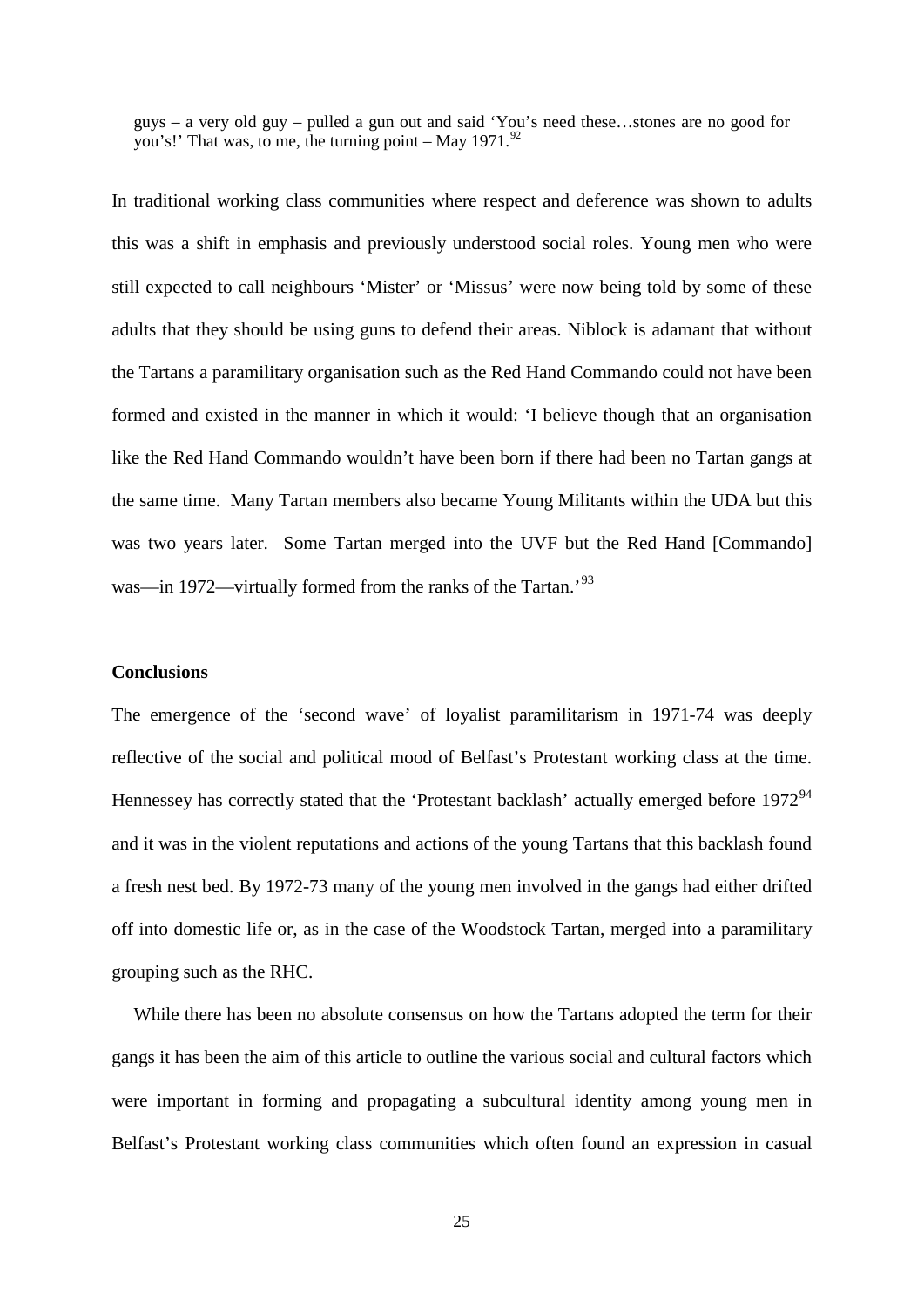violence. What emerges is a hidden history of the violent 1970s in Northern Ireland. Much has been written about loyalist paramilitaries with very few accounts penetrating combatants' biographical narratives. The Tartan phenomenon is crucial in providing a better understanding of the normal working class adolescent experiences which many Protestant youths in Belfast shared with their counterparts in other UK cities with similar socioeconomic compositions.

The increase in republican violence and the threat of the proroguing of the Stormont Government in 1971-72 created a menacing atmosphere in which the aggression of frustrated young men found an outlet in serious street disorder, intracommunal policing and eventually paramilitarism. Historical accounts of the Troubles have failed to highlight the strong power and influence of subcultural groupings and violence in Northern Ireland – a negligence which this article has attempted to rectify by raising awareness of the Tartans and also the earlier Teddy Boys whose existence in Belfast has been largely ignored as well. The Teds as forebears of the Tartans were, like the young men of the early 1970s, very much products of the industrial societies from which they emerged; both in Belfast and the rest of the UK. Richard Hoggart disdainfully wrote about a group of northern English Teds in 1957, stating 'these are…the directionless and tamed helots of a machine-minding class.'[95](#page-28-92)

The Tartan phenomenon with the recurring references to T-Rex and the Faces, football and early 1970s youth fashion is at once vastly similar but wildly different to the gangs that existed – and continue to exist in new post-modern forms – in London, Glasgow, Dundee, Manchester to name but a few UK cities. An article in *Time* magazine which was published in May 1972 demonstrates that there were those who appreciated the lineage and importance of deviant gang culture in Belfast's working class and the manner in which the then prevailing the mood in Northern Ireland contributed to the psyche of the Tartans: 'In another era, the Tartan gangs would be written off as adolescents bored with the drabness of back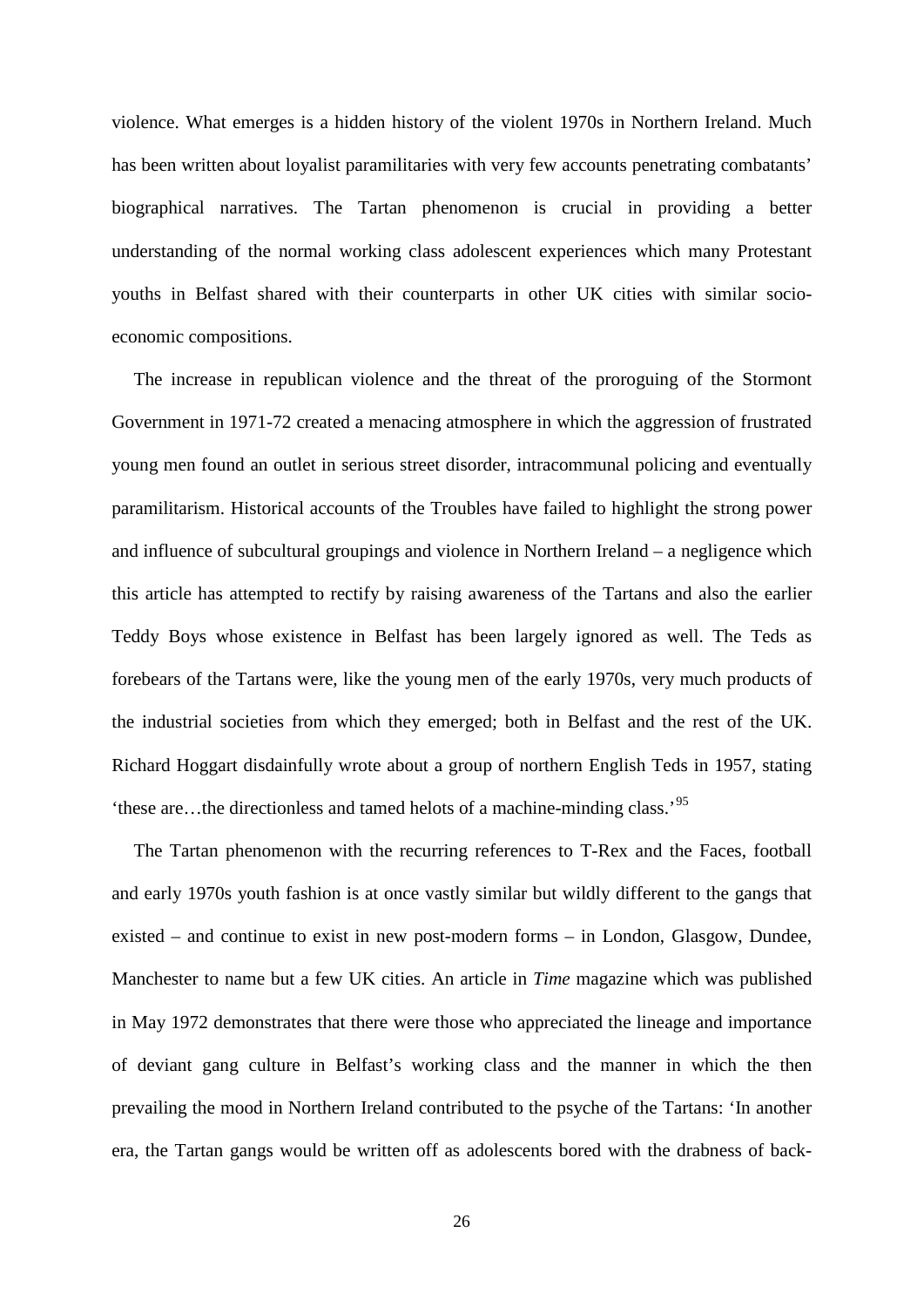street Belfast, much like Teddy Boys of London in the mid-Fifties. But Ulster's political chaos has turned them into defenders of the faith who have the tacit approval of many adult Protestants.<sup>[96](#page-28-93)</sup> The story of the Tartans is demonstrative of the decline in society in Northern Ireland during the early 1970s. Whereas similar youth gangs in the rest of the UK would have been dismissed or discouraged by parents, the Tartans found themselves promoted to positions of authority at a very young age. Despite the severe violence in Northern Ireland from 1971-74 the Tartans provoked a similar reaction in the local - and often national - press as the Mods & Rockers in England during the 1960s.<sup>[97](#page-28-94)</sup>

By properly understanding the Tartans' role in the street disorder of the early 1970s and, in many cases, the loyalist paramilitarism which emerged at this time a better comprehension of the nature of much loyalist violence in the brutal context of the 1970s can be drawn. While Gusty Spence has become the historical face of the UVF it is worth remembering that when he was convicted of murder in 1966 he was already thirty-three years old.

In the 1970s a new younger generation of loyalist paramilitary appeared, many of whom had been toughened by their experiences in the Tartans.<sup>[98](#page-28-95)</sup>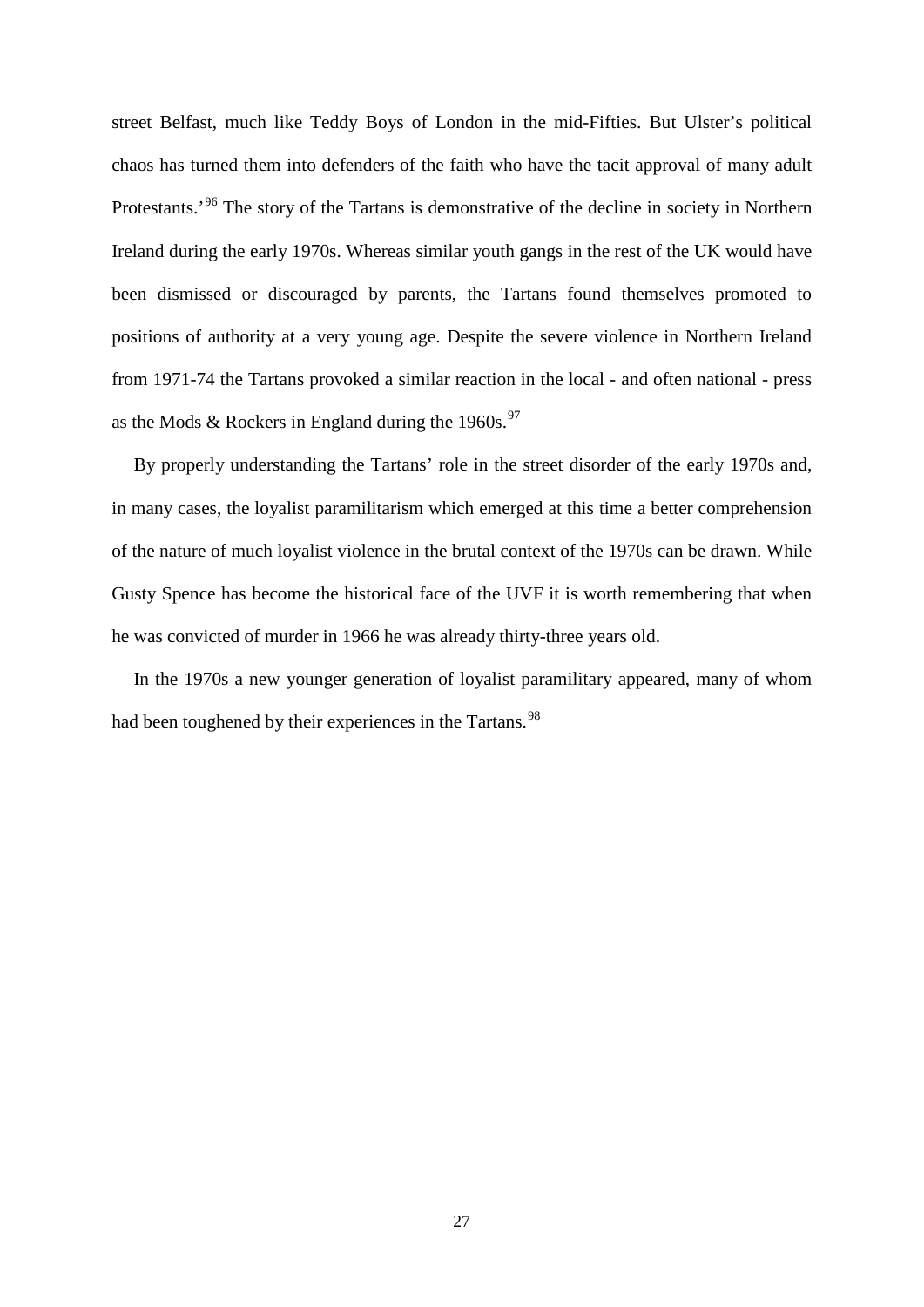### **Notes**

- <span id="page-27-1"></span> $^{3}$  Ibid. 71.<br> $^{4}$  Ibid. 137.
- 
- 
- <sup>5</sup> *Hibernia*, April 16 1971.<br>
<sup>6</sup> J. Greer, 'The Paisleyites: from protest movement to electoral breakthrough'<br>
<sup>7</sup> J. Hill, *Cinema and Northern Ireland Film, Culture and Politics*. 149.
- 
- 
- <sup>7</sup> J. Hill, *Cinema and Northern Ireland Film, Culture and Politics.* 149.<br><sup>8</sup> P. Taylor, *Loyalists*<br><sup>9</sup> P. Bew and G. Gillespie, *Northern Ireland: A Chronology of the Troubles*, 34.<br><sup>10</sup> Spence<br><sup>11</sup> See Wiener, *The*
- 
- 
- 
- 
- 
- 
- 
- 
- 
- 
- 
- 
- 
- 
- 
- 
- 
- <sup>19</sup> G. Walker, 'The Ulster Unionist Party and the Bannside by-election 1970'<br><sup>20</sup> Ibid. c.456<br><sup>21</sup> J. Malone, 'Schools project in community relations', 3.<br><sup>22</sup> See C. Moore, *Kincora*.<br><sup>23</sup> Author interview with Billy Hu
- 
- 
- 
- 
- 
- 
- 
- 
- <sup>30</sup> These boots would have been worn by workers in the Belfast shipyard.<br><sup>31</sup> Chelsea-style slip-on boots.<br><sup>32</sup> Author interview with Robert Niblock, July 9 2013.<br><sup>33</sup> Boys' Brigade<br><sup>34</sup> Author interview with Robert Nibl
- 
- 
- 
- 
- 
- 
- 
- 
- 
- <sup>40</sup> Author interview with Robert Niblock, July 9 2013.<br><sup>41</sup> A small but significant socially left-wing loyalist political party with close links to the UVF and RHC.<br><sup>42</sup> Author interview with Eddie Kinner, August 20 2013
- 1912-13' <sup>47</sup> Speech by William Craig, Ulster Vanguard leader at rally in Ormeau Park, March 18 1972. 48 *Sunday News*, March 19 1972.
- 
- 
- 
- 
- <sup>50</sup> *Belfast Telegraph*, March 20 1972.<br>
<sup>51</sup> Author interview with Robert Niblock, November 6 2013<br>
<sup>52</sup> G. Walker, *A history of the Ulster Unionist Party*, 195.<br>
<sup>53</sup> *Fortnight*, 20 October 1972<br>
<sup>54</sup> NA, CAB/128/48<br>
- 
- 
- 
- 

<span id="page-27-0"></span><sup>&</sup>lt;sup>1</sup> D. McKittrick et al, *Lost* Lives, 64.<br><sup>2</sup> Boulton, *The UVF*, 70.<br><sup>3</sup> Ibid. 71. 1